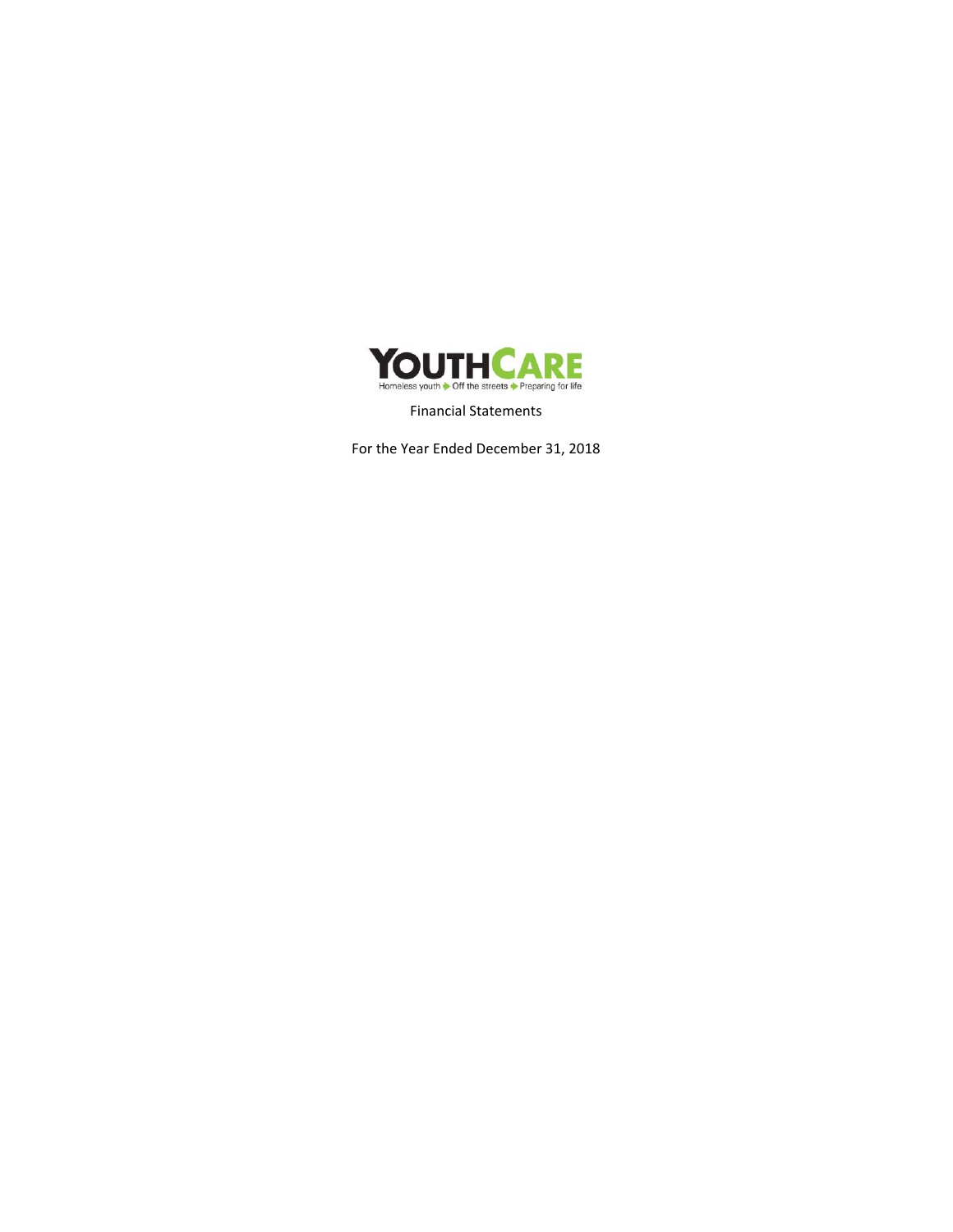# **Table of Contents**

|                                                                        | Page     |
|------------------------------------------------------------------------|----------|
| <b>Independent Auditor's Report</b>                                    | $1 - 2$  |
| <b>Financial Statements:</b><br><b>Statement of Financial Position</b> | 3        |
| <b>Statement of Activities</b>                                         | 4        |
| <b>Statement of Functional Expenses</b>                                | 5        |
| <b>Statement of Cash Flows</b>                                         | 6        |
| <b>Notes to Financial Statements</b>                                   | $7 - 19$ |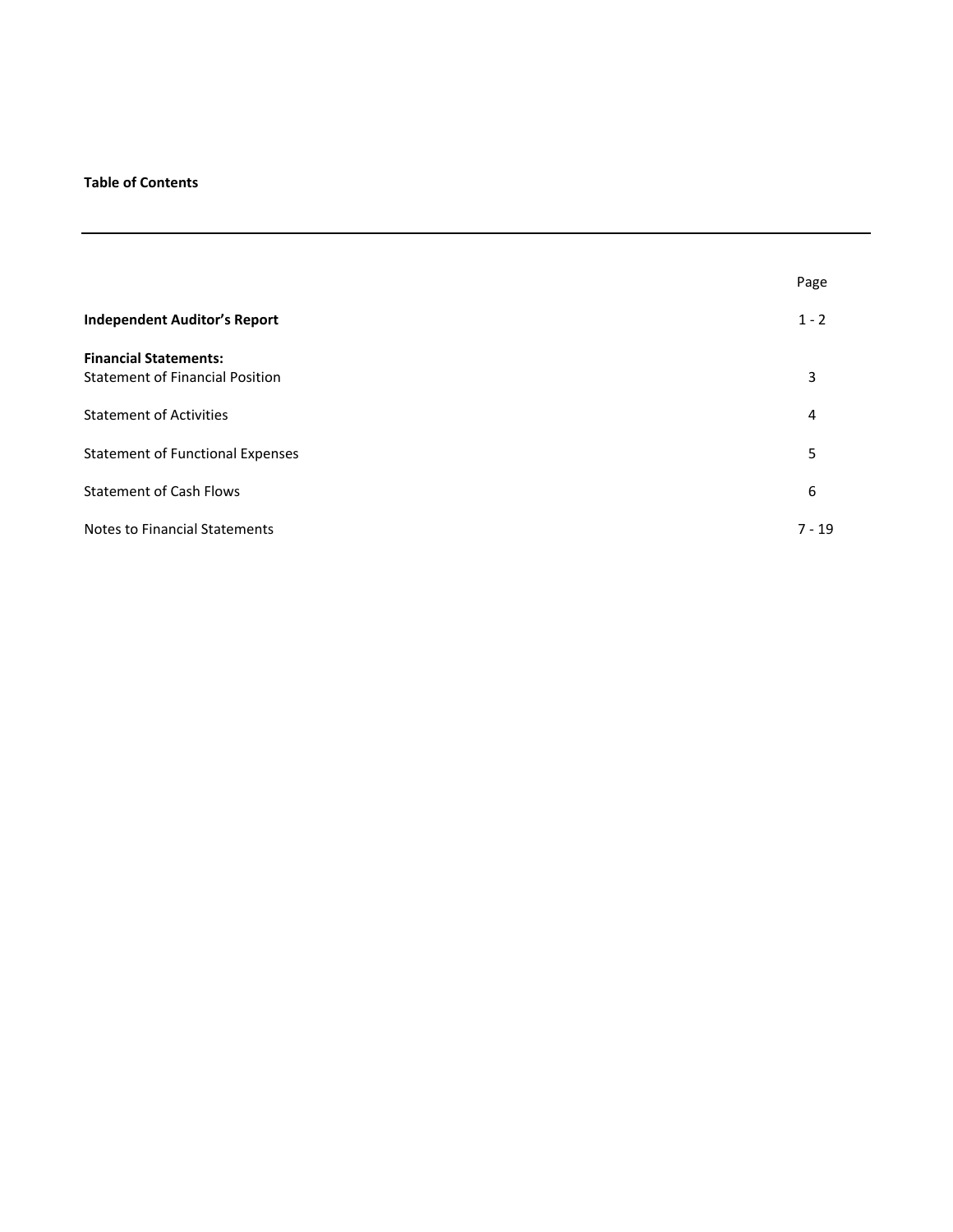# **Clark Nuber**<sub>PS</sub>

**Independent Auditor's Report** 

**To the Board of Directors YouthCare Seattle, Washington** 

## **REPORT ON THE FINANCIAL STATEMENTS**

We have audited the accompanying financial statements of YouthCare (the Organization), which comprise the statement of financial position as of December 31, 2018, and the related statements of activities, functional expenses and cash flows for the year then ended, and the related notes to the financial statements.

#### **Management's Responsibility for the Financial Statements**

Management is responsible for the preparation and fair presentation of these financial statements in accordance with accounting principles generally accepted in the United States of America; this includes the design, implementation and maintenance of internal control relevant to the preparation and fair presentation of financial statements that are free from material misstatement, whether due to fraud or error.

#### **Auditor's Responsibility**

Our responsibility is to express an opinion on these financial statements based on our audit. We conducted our audit in accordance with auditing standards generally accepted in the United States of America and the standards applicable to financial audits contained in *Government Auditing Standards*, issued by the Comptroller General of the United States. Those standards require that we plan and perform the audit to obtain reasonable assurance about whether the financial statements are free from material misstatement.

An audit involves performing procedures to obtain audit evidence about the amounts and disclosures in the financial statements. The procedures selected depend on the auditor's judgment, including the assessment of the risks of material misstatement of the financial statements, whether due to fraud or error. In making those risk assessments, the auditor considers internal control relevant to the entity's preparation and fair presentation of the financial statements in order to design audit procedures that are appropriate in the circumstances, but not for the purpose of expressing an opinion on the effectiveness of the entity's internal control. Accordingly, we express no such opinion. An audit also includes evaluating the appropriateness of accounting policies used and the reasonableness of significant accounting estimates made by management, as well as evaluating the overall presentation of the financial statements.

We believe that the audit evidence we have obtained is sufficient and appropriate to provide a basis for our audit opinion.



T: 425-454-4919 T: 800-504-8747 F: 425-454-4620

10900 NE 4th St Suite 1400 Bellevue WA 98004

clarknuber.com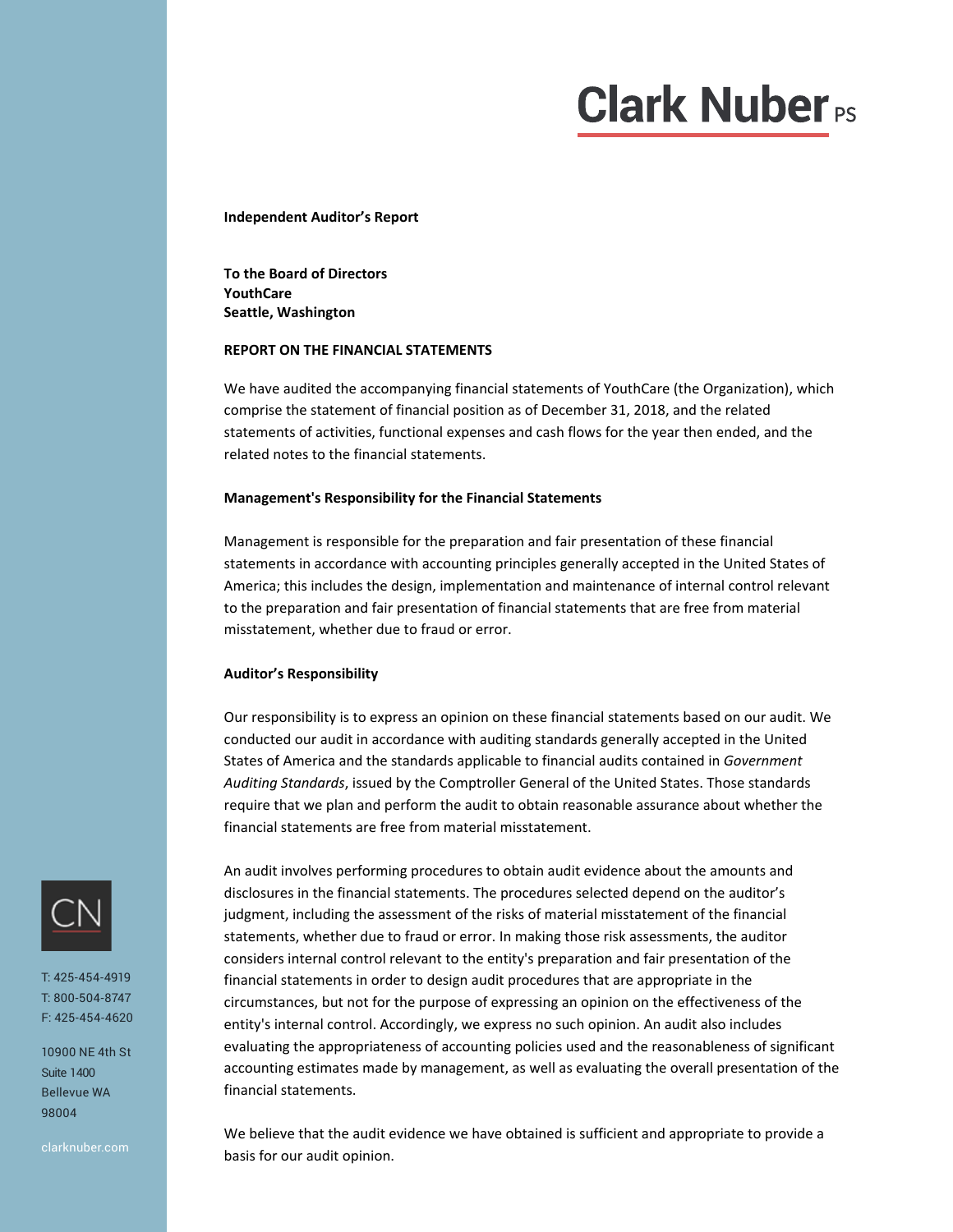# **Clark Nuber**<sub>Ps</sub>

#### **Opinion**

In our opinion, the financial statements referred to above present fairly, in all material respects, the financial position of the Organization as of December 31, 2018, and the changes in its net assets and its cash flows for the year then ended in accordance with accounting principles generally accepted in the United States of America.

#### **Effect of Adopting New Accounting Standard**

As discussed in Note 1, the Organization adopted the Financial Accounting Standards Board's Accounting Standards Update ("ASU") 2016‐14, *Not‐for‐Profit Entities (Topic 958) ‐ Presentation of Financial Statements of Not‐for‐Profit Entities* as of and for the year ended December 31, 2018. Our opinion is not modified with respect to this matter.

#### **Report on Summarized Comparative Information**

We have previously audited the Organization's 2017 financial statements, and we expressed an unmodified audit opinion on those audited financial statements in our report dated July 10, 2018. In our opinion, the summarized comparative information presented herein as of and for the year ended December 31, 2017 is consistent, in all material respects, with the audited financial statements from which it has been derived.

## **OTHER REPORTING REQUIRED BY** *GOVERNMENT AUDITING STANDARDS*

In accordance with *Government Auditing Standards*, we have also issued our report dated June 18, 2019 on our consideration of the Organization's internal control over financial reporting and on our tests of its compliance with certain provisions of laws, regulations, contracts, and grant agreements and other matters. The purpose of that report is to describe the scope of our testing of internal control over financial reporting and compliance and the results of that testing, and not to provide an opinion on internal control over financial reporting or on compliance. That report is an integral part of an audit performed in accordance with *Government Auditing Standards* in considering the Organization's internal control over financial reporting and compliance.

Clark Nuber P.S.

Certified Public Accountants June 18, 2019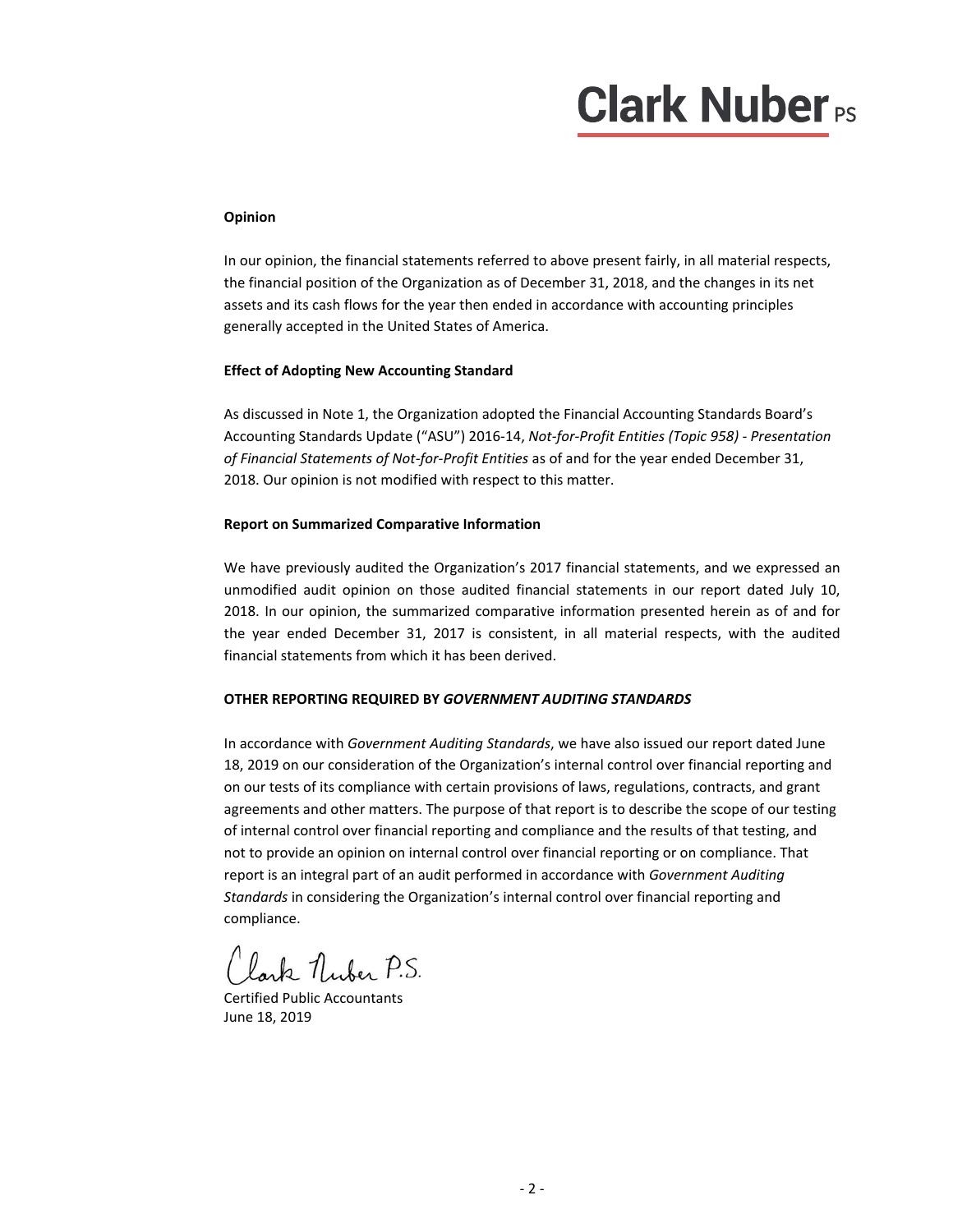**Statement of Financial Position December 31, 2018 (With Comparative Totals for 2017)** 

|                                                  | 2018              | 2017             |
|--------------------------------------------------|-------------------|------------------|
| <b>Current Assets:</b>                           |                   |                  |
| Cash and cash equivalents                        | \$<br>605,134     | \$<br>173,512    |
| Accounts, grants and contracts receivable        | 1,376,522         | 1,165,760        |
| Facility/land use receivable, current portion    | 18,913            | 237,509          |
| Pledges receivable, current portion              | 759,540           | 197,785          |
| Prepaid expenses and other current assets        | 92,689            | 227,099          |
|                                                  |                   |                  |
| <b>Total Current Assets</b>                      | 2,852,798         | 2,001,665        |
| Pledges receivable, long-term                    | 125,000           | 5,000            |
| Facility/land use receivable, long-term          | 994,533           | 1,013,447        |
| Board designated operating reserve - cash        | 3,303             | 423,304          |
| Board designated operating reserve - investments | 531,252           |                  |
| Restricted cash                                  | 237,365           | 146,613          |
| Endowment investments                            | 6,547,168         | 597,995          |
| Property and equipment, net                      | 11,468,113        | 10,770,381       |
| <b>Total Assets</b>                              | 22,759,532<br>\$. | 14,958,405<br>\$ |
| <b>Current Liabilities:</b>                      |                   |                  |
| Accounts payable                                 | \$<br>450,175     | \$<br>147,702    |
| Accrued expenses                                 | 697,389           | 665,344          |
| Current portion of capital lease obligations     | 76,539            | 26,766           |
| <b>Total Current Liabilities</b>                 | 1,224,103         | 839,812          |
| Long-term portion of capital lease obligations   | 34,945            | 27,802           |
| Long-term debt                                   | 380,000           | 500,000          |
| <b>Total Liabilities</b>                         | 1,639,048         | 1,367,614        |
| <b>Net Assets:</b>                               |                   |                  |
| Without donor restrictions                       | 8,197,902         | 7,673,490        |
| With donor restrictions                          | 12,922,582        | 5,917,301        |
| <b>Total Net Assets</b>                          | 21,120,484        | 13,590,791       |
| <b>Total Liabilities and Net Assets</b>          | 22,759,532<br>Ş.  | 14,958,405<br>Ş. |
|                                                  |                   |                  |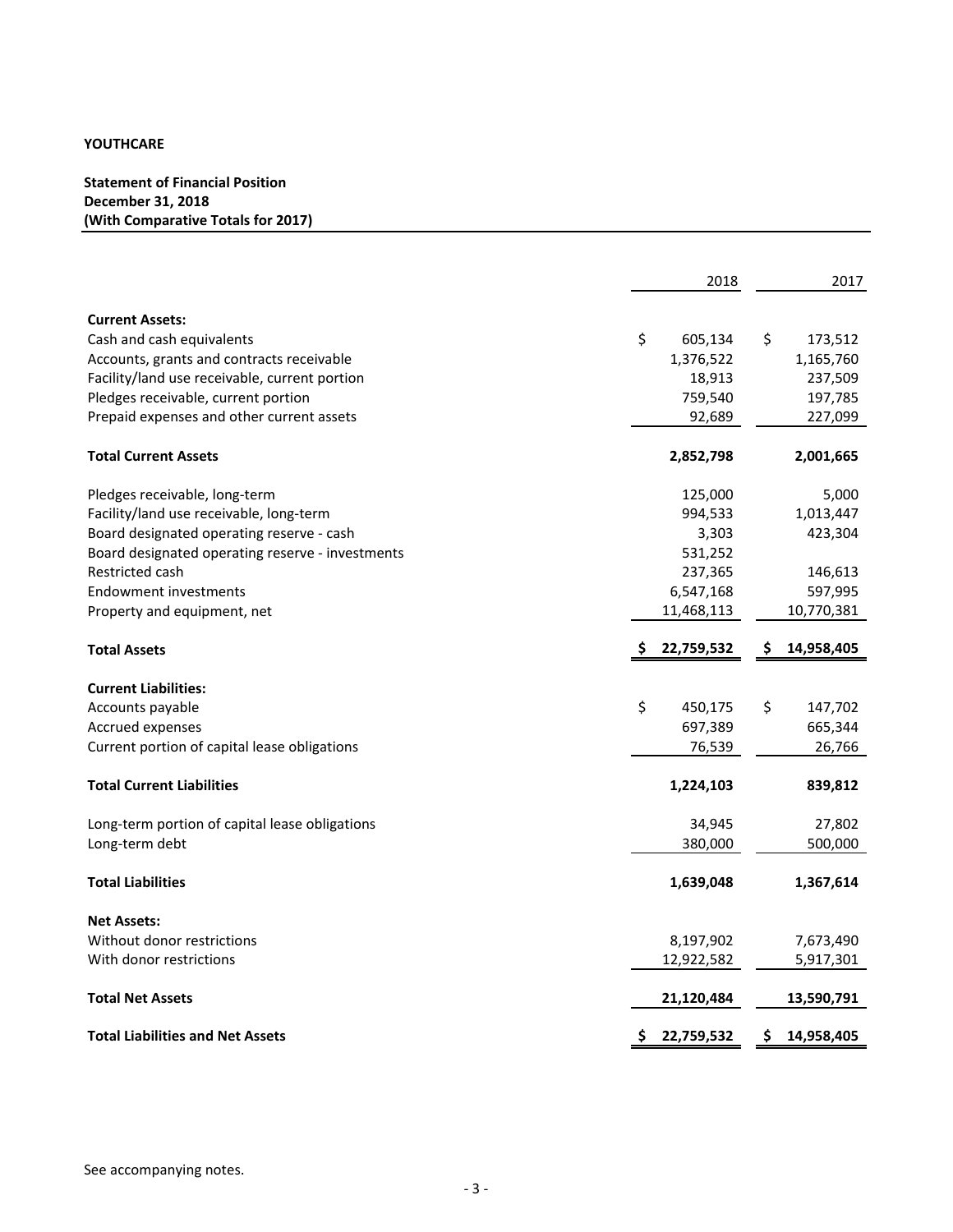# **Statement of Activities For the Year Ended December 31, 2018 (With Comparative Totals for 2017)**

|                                            |     | Without Donor<br>Restrictions |     | With Donor<br>Restrictions |    | 2018 Total |     | 2017 Total |
|--------------------------------------------|-----|-------------------------------|-----|----------------------------|----|------------|-----|------------|
| <b>Operating Support and Revenue:</b>      |     |                               |     |                            |    |            |     |            |
| Grants and contracts                       | \$  | 10,550,465                    | \$  |                            | \$ | 10,550,465 | \$  | 8,792,377  |
| Contributions                              |     | 2,387,468                     |     | 1,431,989                  |    | 3,819,457  |     | 3,104,153  |
| Special events, net of direct expenses     |     |                               |     |                            |    |            |     |            |
| of \$80,687 (2017 - \$99,322)              |     | 637,526                       |     |                            |    | 637,526    |     | 656,079    |
| In-kind revenue                            |     | 111,571                       |     |                            |    | 111,571    |     | 125,521    |
| United Way                                 |     | 262,806                       |     |                            |    | 262,806    |     | 377,763    |
| Net assets released from restriction       |     | 1,074,116                     |     | (1,074,116)                |    |            |     |            |
| Total public support                       |     | 15,023,952                    |     | 357,873                    |    | 15,381,825 |     | 13,055,893 |
| Rental income                              |     | 38,334                        |     |                            |    | 38,334     |     | 24,994     |
| Other revenue                              |     | 20,204                        |     |                            |    | 20,204     |     | 4,940      |
| <b>Total Operating Support and Revenue</b> |     | 15,082,490                    |     | 357,873                    |    | 15,440,363 |     | 13,085,827 |
| <b>Operating Expenses:</b>                 |     |                               |     |                            |    |            |     |            |
| Program services                           |     | 11,363,430                    |     |                            |    | 11,363,430 |     | 10,453,442 |
| Supporting services                        |     | 3,499,207                     |     |                            |    | 3,499,207  |     | 3,523,666  |
| <b>Total Operating Expenses</b>            |     | 14,862,637                    |     |                            |    | 14,862,637 |     | 13,977,108 |
| <b>Change in Net Assets From</b>           |     |                               |     |                            |    |            |     |            |
| <b>Operating Activities</b>                |     | 219,853                       |     | 357,873                    |    | 577,726    |     | (891, 281) |
| <b>Nonoperating Activities</b>             |     |                               |     |                            |    |            |     |            |
| Contributions for long-term purposes       |     |                               |     | 7,026,530                  |    | 7,026,530  |     | 1,419,465  |
| Contributed property                       |     |                               |     |                            |    |            |     | 1,233,385  |
| Investment return                          |     | (23, 736)                     |     | (50, 827)                  |    | (74, 563)  |     | 73,853     |
| Net assets released from restriction       |     | 328,295                       |     | (328, 295)                 |    |            |     |            |
| <b>Change in Net Assets From</b>           |     |                               |     |                            |    |            |     |            |
| <b>Nonoperating Activities</b>             |     | 304,559                       |     | 6,647,408                  |    | 6,951,967  |     | 2,726,703  |
|                                            |     |                               |     |                            |    |            |     |            |
| <b>Total Change in Net Assets</b>          |     | 524,412                       |     | 7,005,281                  |    | 7,529,693  |     | 1,835,422  |
| <b>Net Assets:</b>                         |     |                               |     |                            |    |            |     |            |
| Beginning of year                          |     | 7,673,490                     |     | 5,917,301                  |    | 13,590,791 |     | 11,755,369 |
| <b>End of Year</b>                         | \$. | 8,197,902                     | \$. | 12,922,582                 | Ş. | 21,120,484 | \$. | 13,590,791 |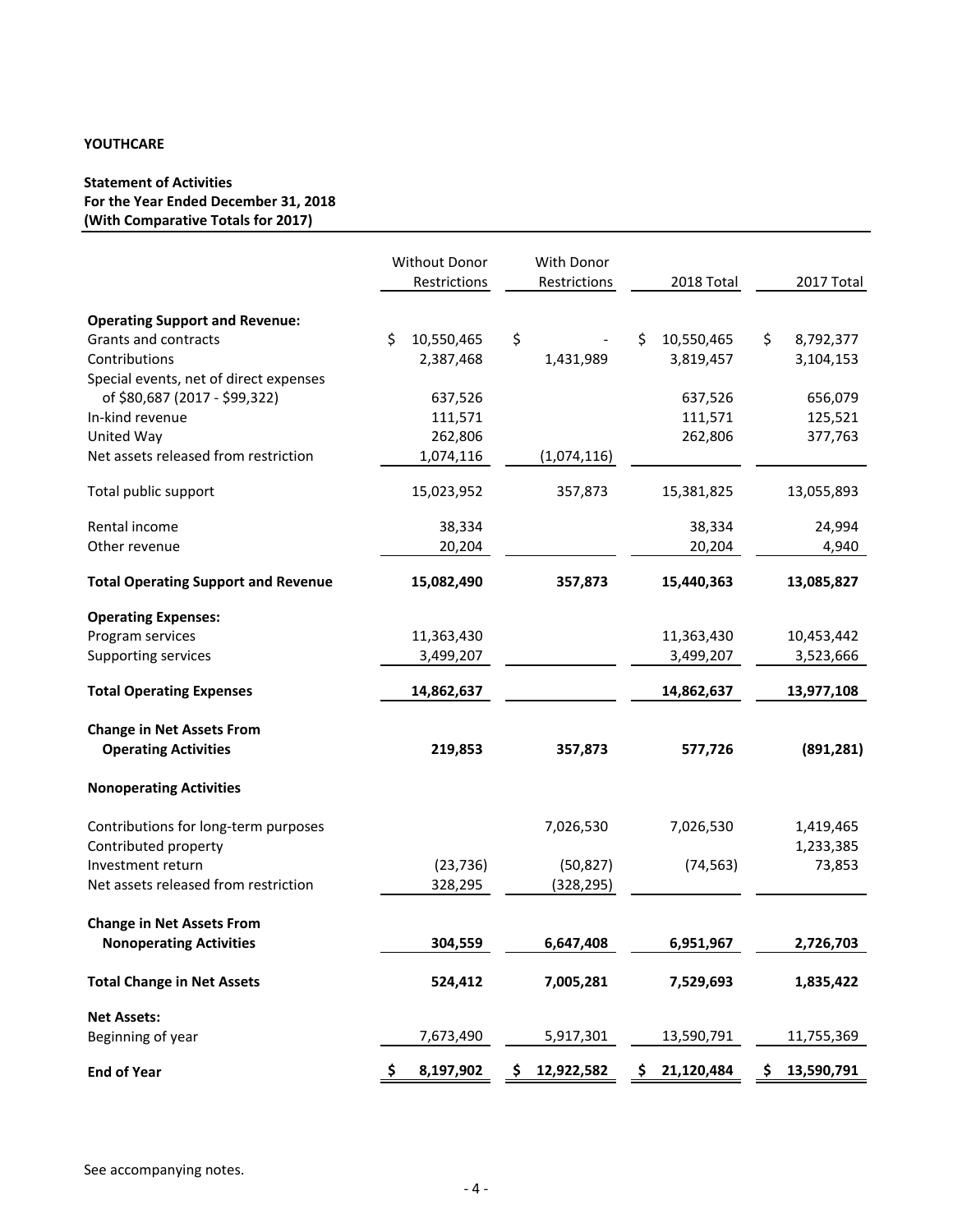# **Statement of Functional Expenses For the Year Ended December 31, 2018 (With Comparative Totals for 2017)**

|                                                                                                 | Total<br>Program<br>Services |    | Management<br>and General | Fundraising   |    | Total<br>Supporting<br>Services | 2018         | 2017         |
|-------------------------------------------------------------------------------------------------|------------------------------|----|---------------------------|---------------|----|---------------------------------|--------------|--------------|
| Personnel                                                                                       | \$<br>8,645,523              | S. | 1,948,173                 | \$<br>665,184 | S. | 2,613,357                       | \$11,258,880 | \$10,451,631 |
| Contract services                                                                               | 397,362                      |    | 300,884                   | 54,182        |    | 355,066                         | 752,428      | 978,096      |
| Occupancy                                                                                       | 684,534                      |    | 59,309                    | 24,281        |    | 83,590                          | 768,124      | 604,790      |
| Client costs                                                                                    | 560,155                      |    | 7,156                     | 2,346         |    | 9,502                           | 569,657      | 600,307      |
| Depreciation and amortization                                                                   | 331,342                      |    | 50,138                    | 21,287        |    | 71,425                          | 402,767      | 303,443      |
| Supplies                                                                                        | 149,290                      |    | 24,370                    | 89,800        |    | 114,170                         | 263,460      | 263,159      |
| Telephone                                                                                       | 129,689                      |    | 32,541                    | 4,124         |    | 36,665                          | 166,354      | 159,053      |
| <b>Travel</b>                                                                                   | 91,757                       |    | 37,673                    | 4,318         |    | 41,991                          | 133,748      | 131,415      |
| Meetings and training                                                                           | 30,982                       |    | 46,793                    | 4,079         |    | 50,872                          | 81,854       | 124,624      |
| Client food                                                                                     | 211,860                      |    | 66                        | 277           |    | 343                             | 212,203      | 139,397      |
| Vehicles                                                                                        | 66,837                       |    | 6,508                     | 1,615         |    | 8,123                           | 74,960       | 70,120       |
| Printing and publicity                                                                          | 5,227                        |    | 17,764                    | 56,001        |    | 73,765                          | 78,992       | 62,749       |
| Dues, fees and licenses                                                                         | 8,593                        |    | 24,014                    | 6,378         |    | 30,392                          | 38,985       | 49,585       |
| Insurance                                                                                       | 35,752                       |    | 5,316                     | 2,132         |    | 7,448                           | 43,200       | 40,717       |
| Interest                                                                                        | 1,311                        |    | 24,125                    |               |    | 24,125                          | 25,436       | 31,781       |
| Miscellaneous                                                                                   | 17                           |    | 11,279                    | 16,821        |    | 28,100                          | 28,117       | 38,295       |
| Postage and delivery                                                                            | 3,754                        |    | 2,810                     | 25,039        |    | 27,849                          | 31,603       | 14,206       |
| Equipment rent and maintenance                                                                  | 9,445                        |    | 1,501                     | 1,610         |    | 3,111                           | 12,556       | 13,062       |
| <b>Total Expenses</b>                                                                           | 11,363,430                   |    | 2,600,420                 | 979,474       |    | 3,579,894                       | 14,943,324   | 14,076,430   |
| Less special event expenses included with support<br>and revenue on the statement of activities |                              |    |                           | (80, 687)     |    | (80, 687)                       | (80, 687)    | (99, 322)    |
| <b>Total Expenses Included in Expenses</b><br>on the Statement of Activities                    | 11,363,430                   |    | 2,600,420                 | 898,787       |    | 3,499,207                       | \$14,862,637 | \$13,977,108 |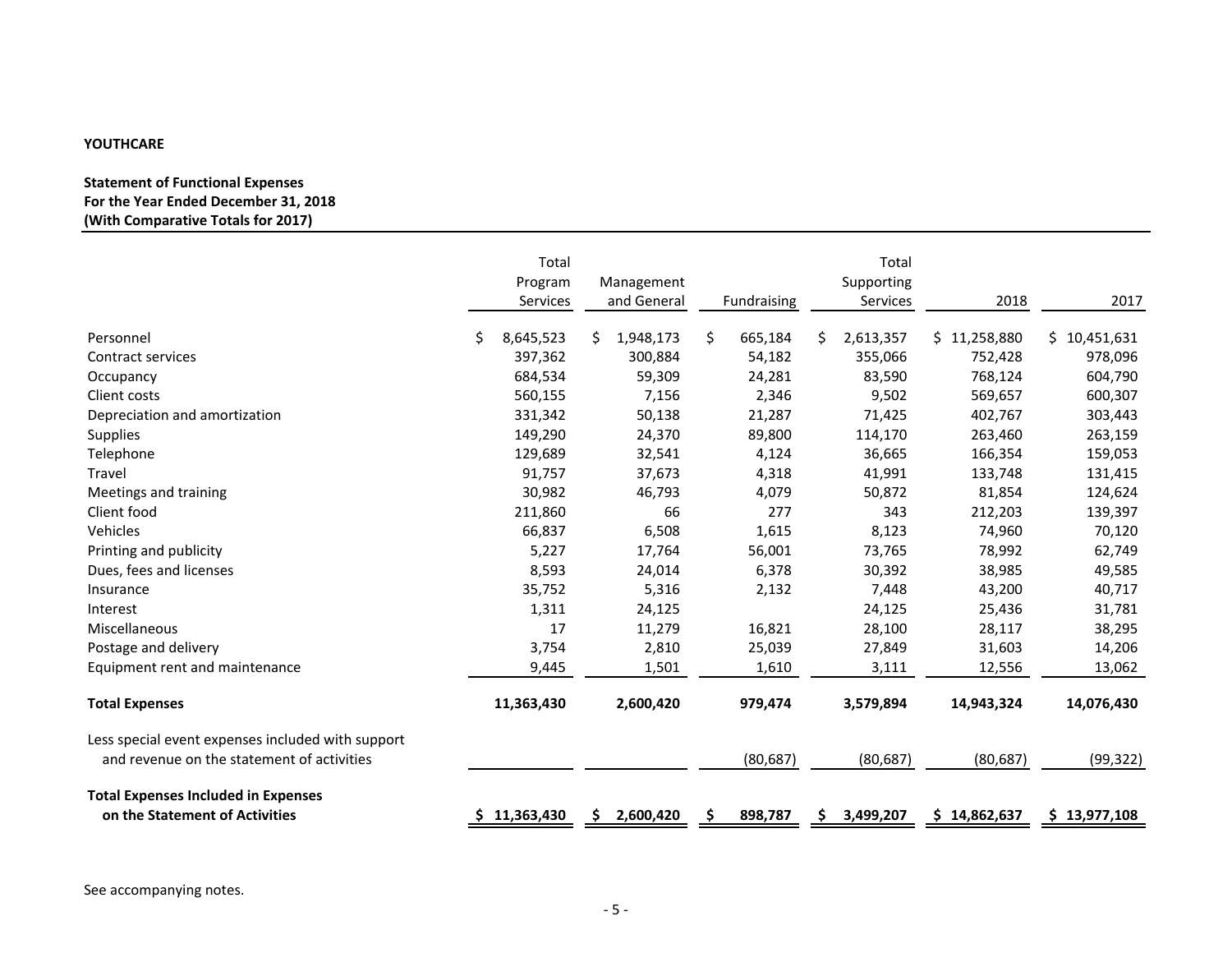# **Statement of Cash Flows For the Year Ended December 31, 2018 (With Comparative Totals for 2017)**

|                                                                    |    | 2018          |    | 2017          |
|--------------------------------------------------------------------|----|---------------|----|---------------|
| <b>Cash Flows From Operating Activities:</b>                       |    |               |    |               |
| Change in net assets                                               | \$ | 7,529,693     | \$ | 1,835,422     |
| Adjustments to reconcile change in net assets                      |    |               |    |               |
| to cash (used in) provided by operating activities-                |    |               |    |               |
| Depreciation and amortization                                      |    | 402,767       |    | 303,443       |
| Contributions restricted for long-term purposes                    |    | (7,026,530)   |    | (1,419,465)   |
| Contributions of property                                          |    |               |    | (1, 233, 385) |
| Loss or (return) on endowment investments                          |    | 74,563        |    | (73, 653)     |
| Changes in assets and liabilities:                                 |    |               |    |               |
| Accounts, grants and contracts receivable                          |    | (210, 762)    |    | 179,152       |
| Facility/land use receivable                                       |    | 237,510       |    | 140,502       |
| Pledges receivable                                                 |    | (681, 755)    |    | 197,631       |
| Prepaid expenses and other current assets                          |    | 134,410       |    | (74, 422)     |
|                                                                    |    |               |    | (1,675)       |
| Accounts payable                                                   |    | 302,473       |    |               |
| Accrued expenses                                                   |    | 32,045        |    | 5,594         |
| Net Cash Provided by (Used in) Operating Activities                |    | 794,414       |    | (140, 856)    |
| <b>Cash Flows From Investing Activities:</b>                       |    |               |    |               |
| Purchases of investments                                           |    | (6, 554, 988) |    |               |
| Change in restricted cash                                          |    | (90, 752)     |    | (16, 259)     |
| Decrease (Increase) in board designated operating reserve - cash   |    | 420,001       |    | (116, 403)    |
| Payments to acquire and construct property and equipment           |    | (1, 100, 499) |    | (490,993)     |
| <b>Net Cash Used in Investing Activities</b>                       |    | (7, 326, 238) |    | (623, 655)    |
| <b>Cash Flows From Financing Activities:</b>                       |    |               |    |               |
| Principal payments on capital lease obligations                    |    | 56,916        |    | (21,030)      |
| Principal payments on long-term debt                               |    | (120,000)     |    |               |
| Cash received from contributions restricted for long-term purposes |    | 7,026,530     |    | 73,000        |
| <b>Net Cash Provided by Financing Activities</b>                   |    | 6,963,446     |    | 51,970        |
| <b>Change in Cash and Cash Equivalents</b>                         |    | 431,622       |    | (712, 541)    |
| Cash and cash equivalents, beginning of year                       |    | 173,512       |    | 886,053       |
| Cash and Cash Equivalents, End of Year                             | -S | 605,134       | Ş  | 173,512       |
| <b>Supplementary Disclosures of Cash Flow Information:</b>         |    |               |    |               |
| Cash paid during the year for interest                             | \$ | 12,643        | \$ | 18,425        |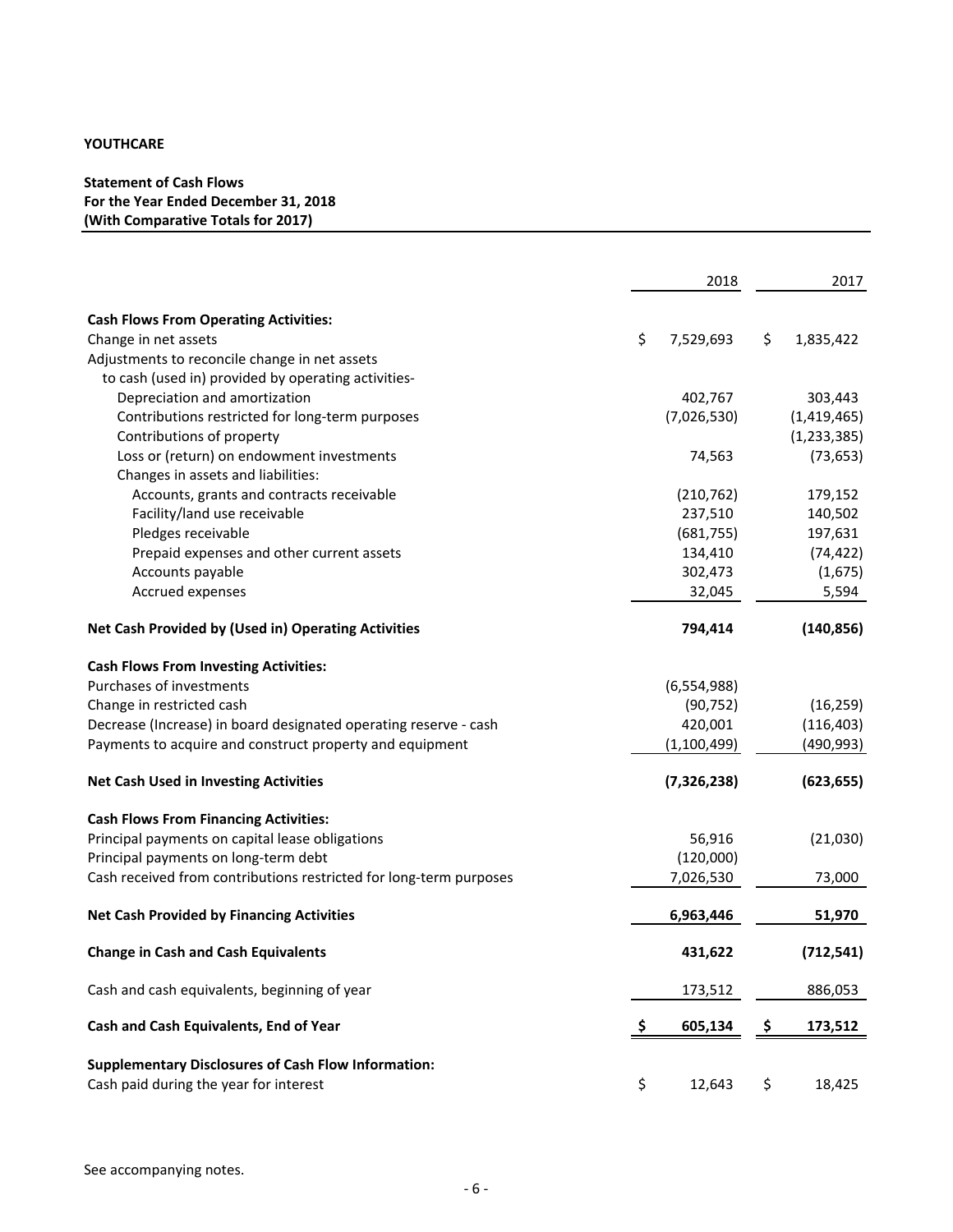**Notes to Financial Statements For the Year Ended December 31, 2018** 

#### **Note 1 ‐ Organization and Significant Accounting Policies**

YouthCare is an agency that provides comprehensive services to youth in crisis in the Seattle‐King County area, and is dedicated to assisting homeless, runaway, and at‐risk youth to create healthy and productive lives. YouthCare accomplishes this goal by providing both residential and nonresidential services to youth ages 11 to 24.

**Basis of Presentation ‐** Net assets, revenues, gains, and losses are classified based on the existence or absence of donor‐ imposed restrictions. Accordingly, the net assets of YouthCare and changes therein are classified and reported as follows:

Net Assets Without Donor Restrictions - Net assets that are not subject to donor-imposed stipulations.

Net Assets With Donor Restrictions - Net assets subject to donor-imposed stipulations that will be met by actions of the Organization or the passage of time. Other donor restrictions are perpetual in nature, where the donor has stipulated funds be maintained in perpetuity. Earnings on donor restricted net assets are to be used for the purpose specified by the donor.

**Revenue and Support With and Without Donor Restrictions ‐** Revenues are reported as increases in net assets without donor restrictions unless use of the related assets is limited by donor-imposed restrictions. Expenses are reported as decreases in net assets without donor restrictions. Gains and losses on investments and other assets or liabilities are reported as increases or decreases in net assets without donor restrictions unless their use is restricted by explicit donor‐stipulation or by law. YouthCare's policy is to record donor‐restricted contributions received and expended in the same accounting period in net assets without donor restrictions.

YouthCare reports gifts of land, building, and equipment as without donor restriction unless explicitly stated by the donor on how the donated assets must be used. Gifts of long‐lived assets with explicit restrictions that specify how the assets are to be used and gifts of cash or other assets that must be used to acquire long‐lived assets are reported as donor restricted support. Absent of donor stipulations about how long those long-lived assets must be maintained, YouthCare reports expirations of donor restrictions when the donated or acquired long‐lived assets are placed in service.

**Use of Estimates ‐** The preparation of financial statements in conformity with accounting principles generally accepted in the United States of America (U.S. GAAP) requires management to make estimates and assumptions that affect the reported amounts of assets and liabilities and disclosure of contingent assets and liabilities at the date of the financial statements and the reported amounts of revenues and expenses during the reporting period. Actual results could differ from those estimates.

**Basis of Accounting ‐** The financial statements of YouthCare are prepared on the accrual basis of accounting in accordance with U.S. GAAP.

**Concentration of Credit Risk ‐** YouthCare invests its excess cash with various financial institutions. At times such cash balances are in excess of FDIC insurance limits.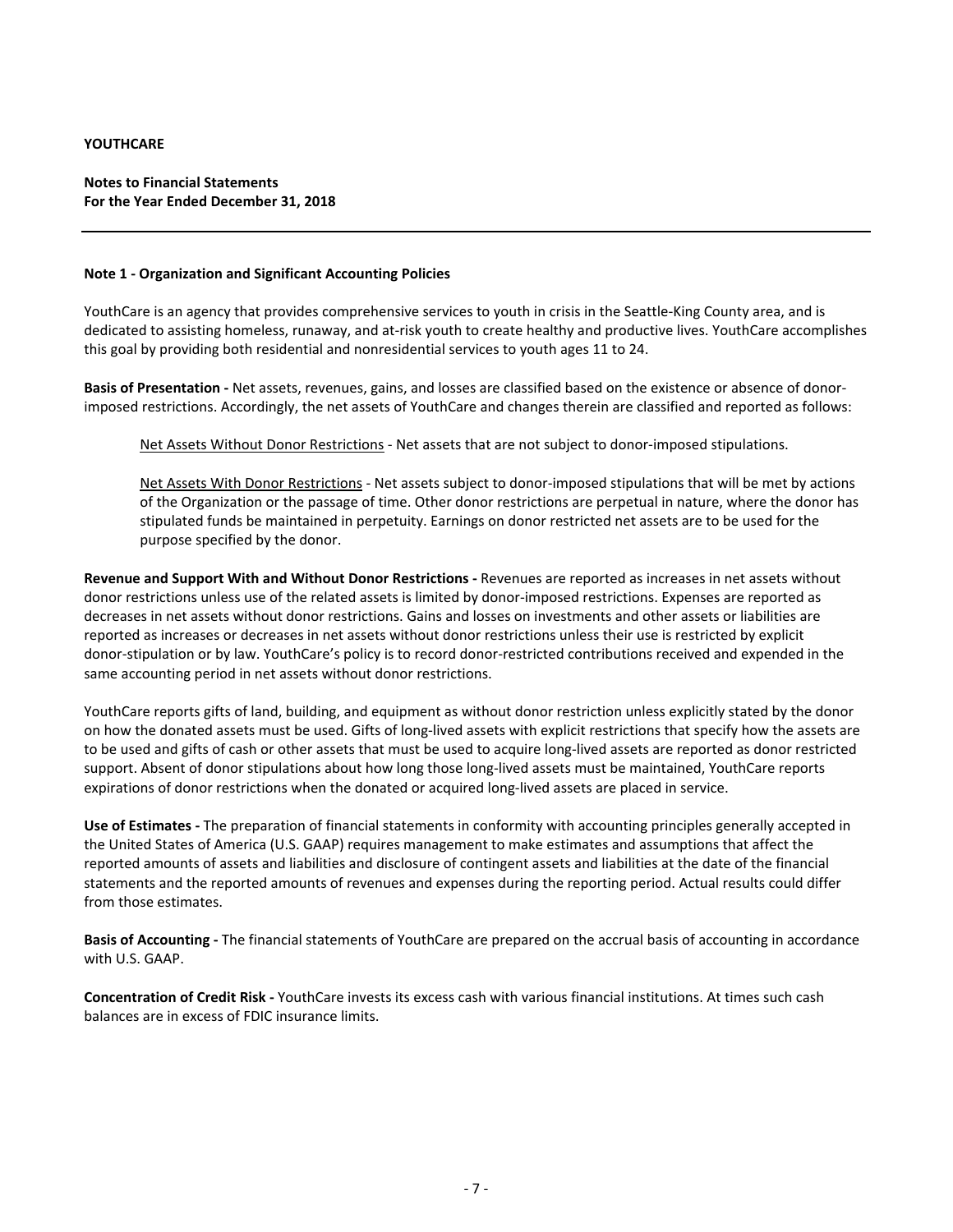#### **Notes to Financial Statements For the Year Ended December 31, 2018**

#### **Note 1 ‐ Continued**

**Federal Income Taxes ‐** The Internal Revenue Service (IRS) has determined YouthCare to be exempt from federal income taxes under provision of Section 501(a) of the Internal Revenue Code as an entity described in Section 501(c)(3) and not as a private foundation. Accordingly, no provision for federal income taxes has been made in the financial statements.

**Cash and Cash Equivalents ‐** YouthCare considers all highly liquid investments purchased with an original maturity of three months or less to be cash equivalents, except for those held in the investment portfolio.

**Restricted Cash ‐** Restricted cash consists of cash restricted for YouthCare's replacement and operating reserves required by certain forgivable debt agreements.

**Board Designated Operating Reserve ‐** Operating reserves consist of cash designated by YouthCare's board as a reserve for financial stability.

**Endowment Investments ‐** Investments in marketable securities with readily determinable fair values and all investments in debt securities are measured at fair value in the statement of financial position. Endowment investment income or loss (including realized and unrealized gains and losses on investments) is included in the change in net assets with donor restrictions.

**Property and Equipment ‐** Land, buildings, building improvements, furniture and equipment are stated at cost if purchased or, in the case of donated assets, at estimated fair value at the date of contribution. YouthCare capitalizes all depreciable assets with a purchase price and/or donated fair value greater than \$5,000. Depreciation is provided on the straight-line method over the following estimated lives:

| Buildings and improvements | 10 - 40 years |
|----------------------------|---------------|
| Furniture and equipment    | 3 - 10 vears  |
| Vehicles                   | 5 years       |

Grants and Contracts - Grant and contract revenue is recognized and recorded as related program expenses are incurred. YouthCare receives reimbursement for indirect costs on certain grants based upon a provisional rate applied to direct costs. Any adjustments that are necessary when final rates are determined are recorded in the period they become known. Direct and indirect costs reimbursed by United States government agencies are subject to review and audit by such agencies.

**Accounts, Grants and Contracts Receivable and Revenues ‐** A substantial portion of fees and grants from government agencies is derived from grants and contracts administered by various federal, state and local government agencies. Revenue from these grants and contracts is subject to audits, which could result in adjustments to revenue. Any adjustments would be recorded at the time that such amounts could first be reasonably determined, normally upon notification by the government agency. All receivables are considered fully collectible by management. Amounts from the government totaled 51% and 72% of operating and nonoperating public support revenues during 2018 and 2017, respectively. The balance in accounts, grants, and contracts receivable from these sources totaled \$1,376,959 and \$1,163,566, at December 31, 2018 and 2017, respectively.

**Contributions ‐** Contributions, which include unconditional promises to give (pledges), are recognized as support in the period received.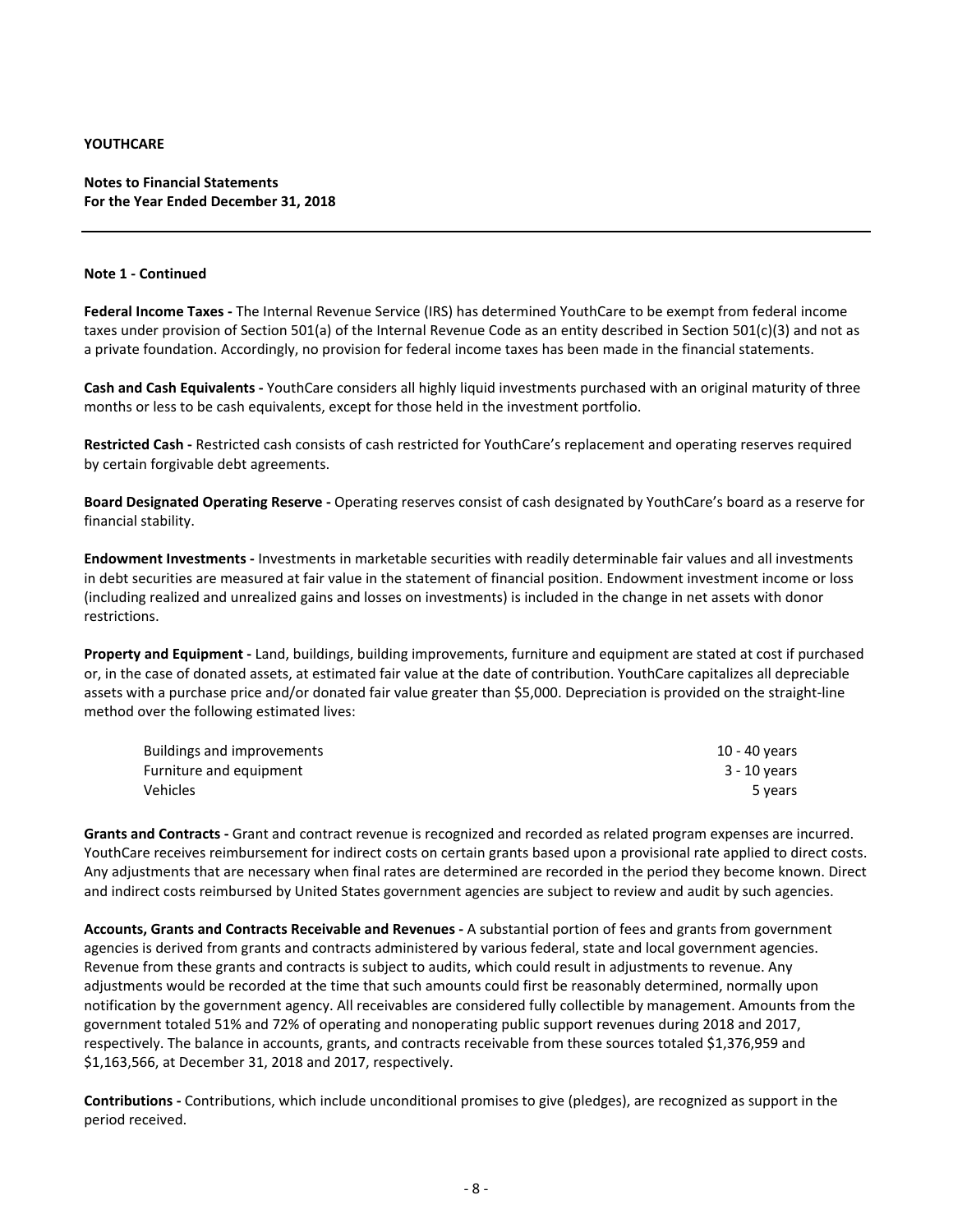#### **Notes to Financial Statements For the Year Ended December 31, 2018**

#### **Note 1 ‐ Continued**

During the year ended December 31, 2018, approximately 55% of contributions were from one bequest, which relates to the endowment activity for the year. During the year ended December 31, 2017, approximately 39% of contributions were from two organizations.

**In‐Kind Donations ‐** Donated materials and equipment are recorded as in‐kind donations and either expenses or capital assets at their estimated fair value to the extent they can be objectively measured. Contributions of services are recognized if the services received create or enhance a nonfinancial asset or the services require specialized skills that are provided by individuals possessing those skills.

YouthCare's in-kind donation revenue consisted of the following for the years ended December 31:

|                      | 2018    | 2017      |
|----------------------|---------|-----------|
| Donated goods        | 7,383   | 49,236    |
| <b>Facilities</b>    | 104,188 | 1,116,525 |
| Contributed property |         | 1,233,385 |
|                      | 111,571 | 2,399,146 |

During the year ended December 31, 2017, YouthCare acquired two buildings from the City of Seattle in the Sand Point neighborhood of Seattle. YouthCare recorded the fair value of the buildings at the time of receipt of \$1,233,385, as contribution revenue. YouthCare also assumed the balance of two long-term loans totaling \$1,088,030. These loans are included in the forgivable loan listing in Note 5. YouthCare also received a below market lease for the land on which the buildings are situated that was recorded as contribution revenue and a pledge receivable for the right to use the land, see Note 9.

**Nonoperating Activities - YouthCare considers contributions and grants restricted for the acquisition of long-term assets** and the related releases to be nonoperating activities. YouthCare also considers the investment returns from accumulated earnings on endowment funds that can be used to fund current operations, to be nonoperating activities.

**Advertising ‐** Advertising costs are expensed as they are incurred. Total advertising expense for the years ended December 31, 2018 and 2017 was \$52,739 and \$46,497, respectively.

**Allocation of Functional Expenses ‐** The costs of providing various programs and other activities have been summarized on a functional basis in the statement of activities and statement of functional expenses. Accordingly, certain costs have been allocated among the programs and supporting services based on a consistent basis. The bases used to allocate are established in accordance with reasonable criteria and supported by current data. Personnel, contract, client food and supplies costs are based on direct expenses. Occupancy, telephone, printing, postage, equipment rent and maintenance and other miscellaneous costs are based on allocated full time equivalents.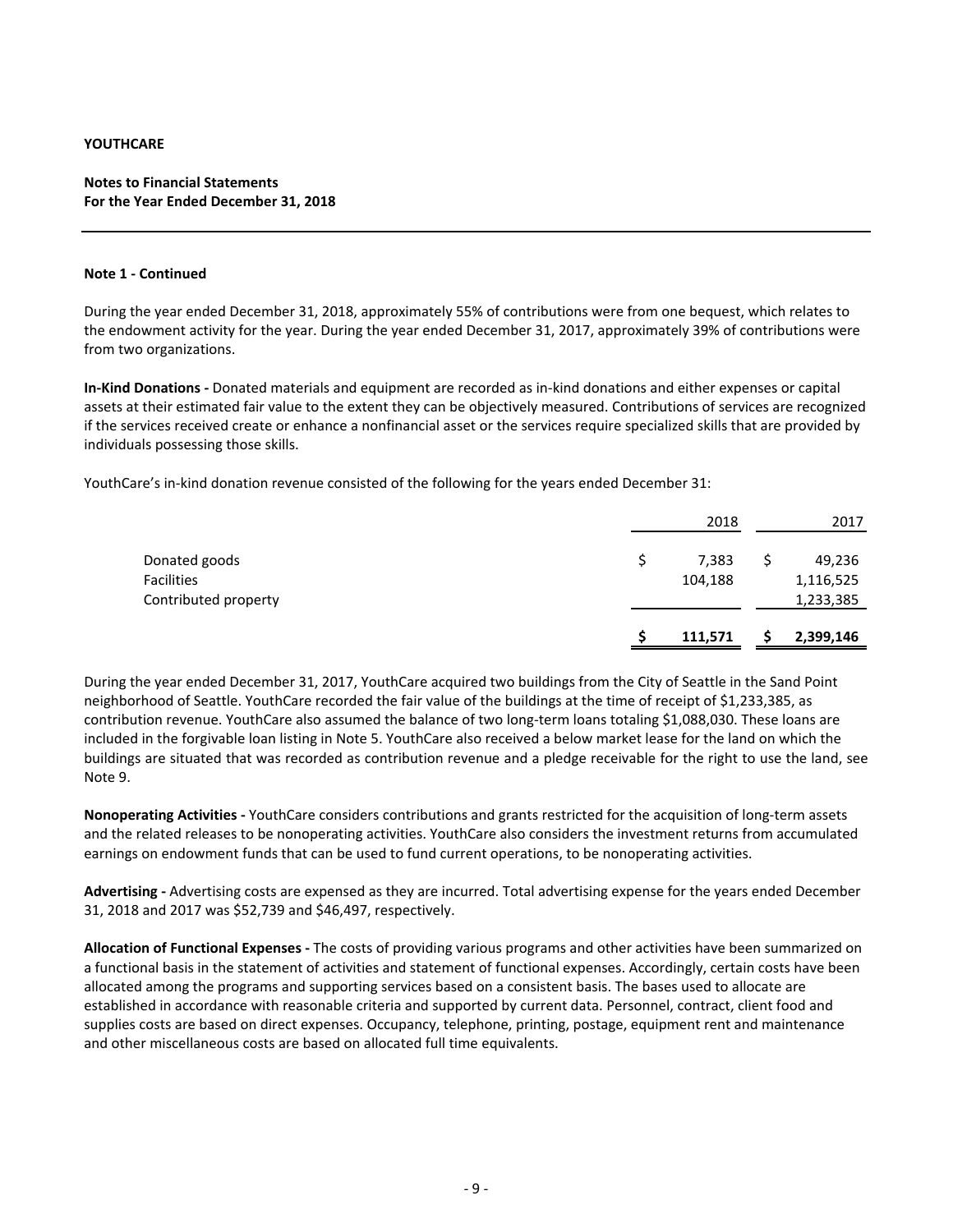#### **Notes to Financial Statements For the Year Ended December 31, 2018**

#### **Note 1 ‐ Continued**

**Comparative Amounts for 2017 ‐** For comparative purposes, the financial statements include certain prior‐year summarized information in total, but not by net asset class. Such information does not include sufficient detail to constitute a presentation in conformity with U.S. GAAP. Accordingly, such information should be read in conjunction with YouthCare's financial statements for the year ended December 31, 2017, from which the summarized information was derived.

**New Accounting Standard ‐** During the year ended December 31, 2018, YouthCare adopted the requirements of the Financial Accounting Standards Board's Accounting Standards Update No. 2016‐14 ‐ *Not‐for‐Profit Entities (Topic 958): Presentation of Financial Statements of Not‐for‐Profit Entities* (ASU 2016‐14). This guidance is intended to improve the net asset classification requirements and the information presented in the financial statements and notes about a not-for-profit entity's liquidity, financial performance, and cash flows. The main provisions of this guidance include: presentation of two classes of net assets versus the previously required three, and recognition of capital contributions for construction as net assets without donor restrictions when the associated long‐lived asset is placed in service. A footnote on liquidity and availability of financial assets has also been added at Note 13.

**Subsequent Events ‐** YouthCare has evaluated subsequent events through June 18, 2019, the date on which the financial statements were available to be issued.

#### **Note 2 ‐ Pledges Receivable**

Unconditional promises to give that are expected to be collected in one year are stated at net realizable value. Unconditional promises to give that are expected to be collected in future years are presented at the present value of their estimated future cash flows. The discounts on those amounts are computed using a discount rate applicable to the years in which the promises are received. Amortization of the discount is included in contribution revenue. In accordance with U.S. GAAP, unconditional promises to give are recognized as support in the period the promise is received and as assets, decreases of liabilities, or expenses depending on the form of the benefits received. Conditional promises to give are not included in support until the conditions are substantially met. YouthCare provides for losses on pledges receivable using the allowance method. The allowance is based on past experience. It is YouthCare's policy to charge off uncollectible pledges receivable when management determines the receivable will not be collected.

Pledges to be received are as follows at December 31, 2018:

| Total Pledges Receivable | 884,540 |
|--------------------------|---------|
| One to five years        | 125,000 |
| Less than one year       | 759.540 |

Management has determined that the allowance for doubtful accounts and discount to net present value was not material, and as such, no such amounts were recorded at December 31, 2018 and 2017. There were no conditional pledges as of December 31, 2018.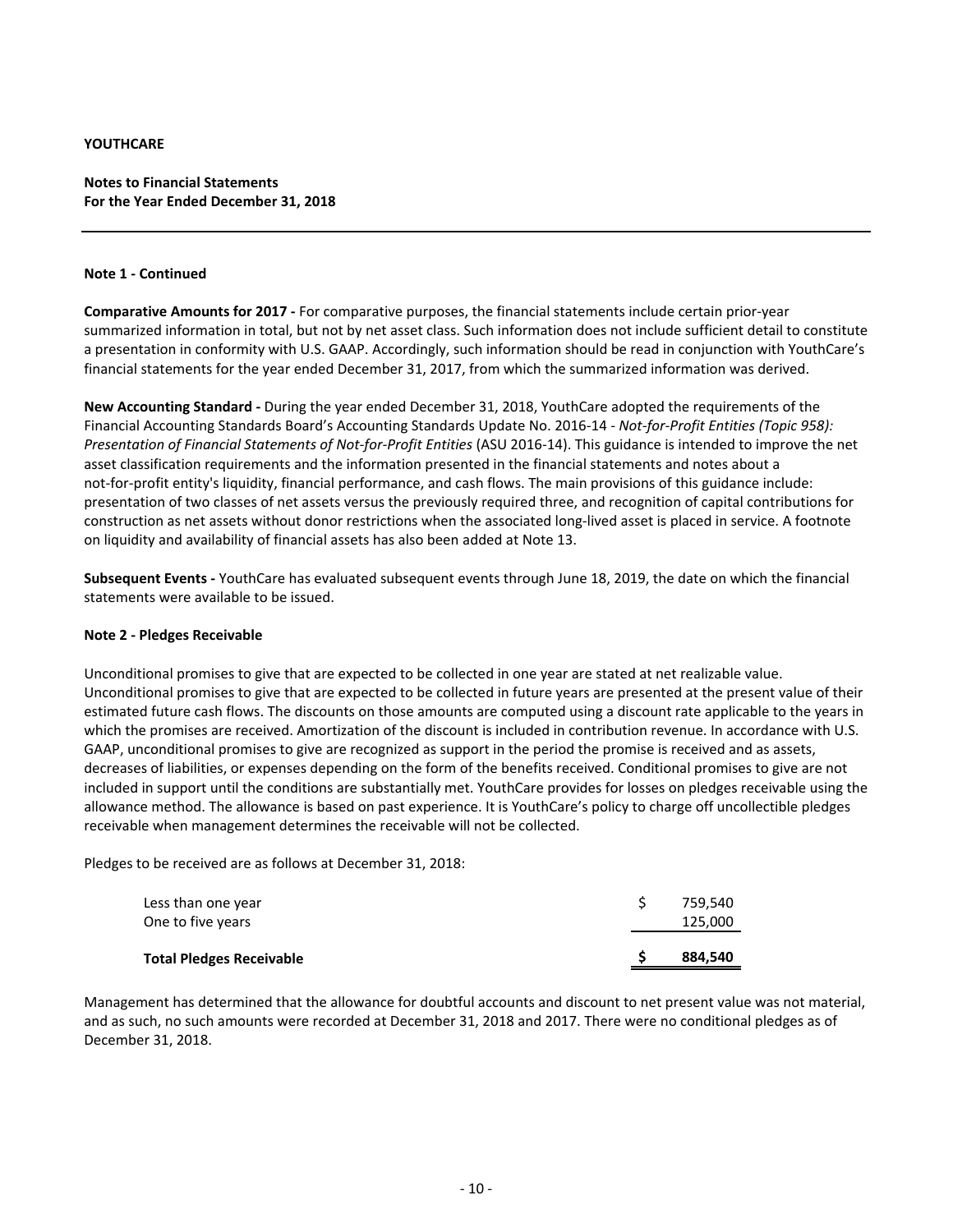## **Notes to Financial Statements For the Year Ended December 31, 2018**

#### **Note 3 ‐ Property and Equipment**

Property and equipment consisted of the following at December 31:

|                                          | 2018            | 2017            |
|------------------------------------------|-----------------|-----------------|
| Nondepreciable-                          |                 |                 |
| Land                                     | \$<br>3,656,624 | \$<br>3,656,624 |
| Work in process                          | 15,415          | 412,411         |
| Depreciable-                             |                 |                 |
| Buildings and building improvements      | 11,283,927      | 10,125,142      |
| Furniture and equipment                  | 495,455         | 621,978         |
| Vehicles                                 | 259,472         | 250,883         |
|                                          |                 |                 |
|                                          | 15,710,893      | 15,067,038      |
| Less accumulated depreciation            | (4, 242, 780)   | (4, 296, 657)   |
| <b>Total Property and Equipment, Net</b> | 11,468,113      | 10,770,381      |

At December 31, 2018 and 2017, copiers under capital lease agreements are included in furniture and equipment with a cost of \$194,057 and \$109,656, respectively. Amortization expense for the years ended December 31, 2018 and 2017 was \$21,607 and \$20,887, respectively. Accumulated amortization on these leases was \$92,970 and \$71,364 as of December 31, 2018 and 2017, respectively.

#### **Note 4 ‐ Investments and Fair Value Measurements**

Investments held at December 31 are summarized as follows:

|                                                            | 2018               | 2017 |                    |  |
|------------------------------------------------------------|--------------------|------|--------------------|--|
| Cash and cash equivalents<br>Mutual funds:                 | 6,022,019          |      | 9,848              |  |
| Marketable equity securities<br>Marketable debt securities | 494,292<br>562,109 |      | 396,190<br>191,957 |  |
| <b>Total Investments</b>                                   | 7,078,420          |      | 597,995            |  |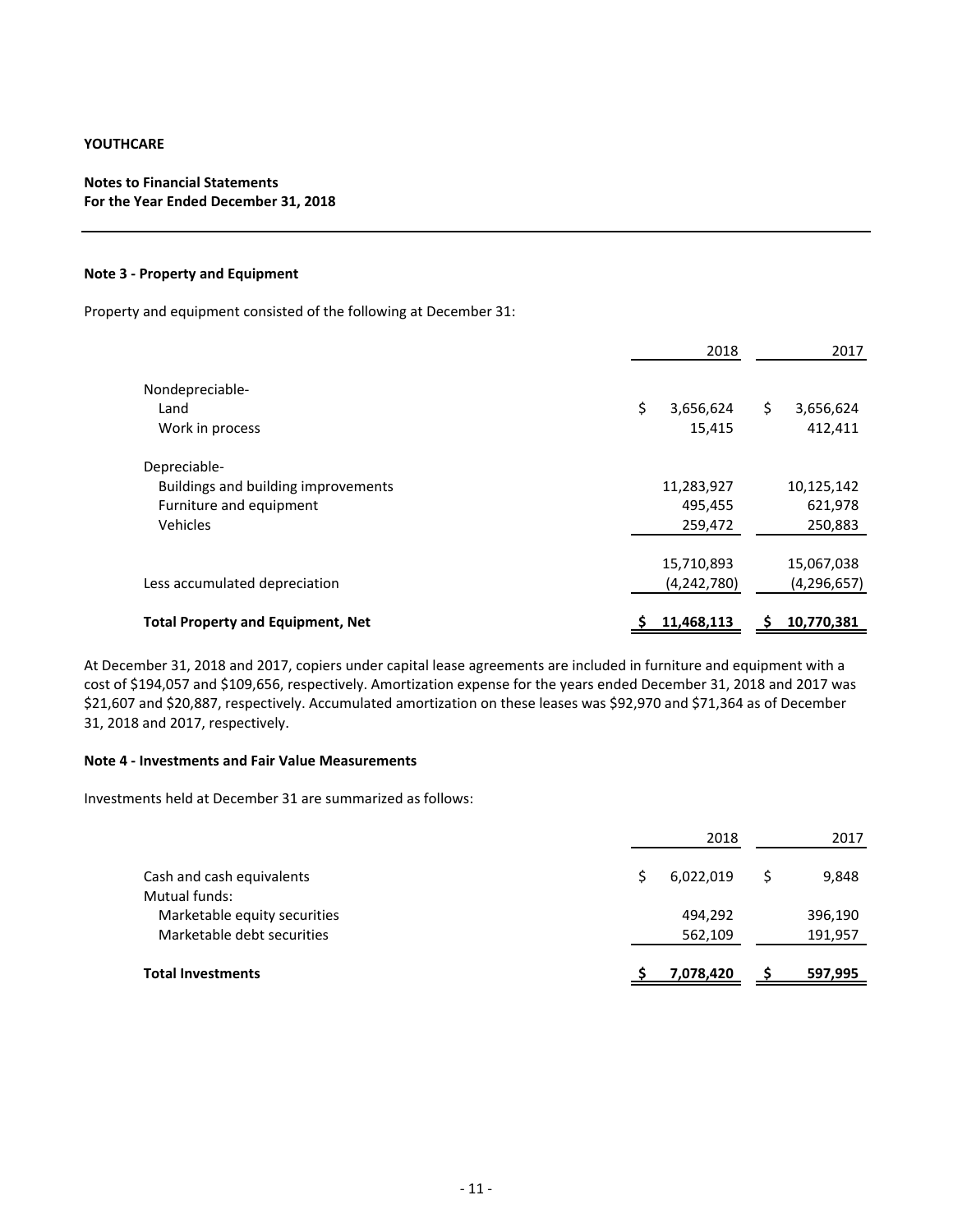#### **Notes to Financial Statements For the Year Ended December 31, 2018**

#### **Note 4 ‐ Continued**

**Valuation Techniques ‐** U.S. GAAP provides a consistent model for determining fair value measurements for financial assets and liabilities. U.S. GAAP identifies three levels of inputs that are used for measuring fair value. Financial assets and liabilities valued using Level 1 inputs are based on unadjusted quoted market prices within active markets for identical assets and liabilities. Financial assets and liabilities valued using Level 2 inputs are based primarily on quoted prices for similar assets and liabilities in active or inactive markets. Financial assets and liabilities valued using Level 3 inputs are primarily valued using management's assumptions about the assumptions market participants would utilize in pricing the asset or liability. Valuation techniques utilized to determine fair value are consistently applied.

Following is a description of the valuation methodology used for assets and liabilities measured at fair value. There have been no changes to the methodologies used at December 31, 2018 and 2017.

Cash and Cash Equivalents ‐ Amounts are primarily held in money market funds which are valued at cost plus accrued interest, which approximates fair value.

Mutual Funds ‐ Valued at quoted market prices in active markets for identical assets.

All investments held at December 31, 2018 and 2017 were valued using Level 1 inputs.

Return on investments and cash balances for the years ended December 31 was as follows:

|                                                                                     | 2018                            | 2017                        |
|-------------------------------------------------------------------------------------|---------------------------------|-----------------------------|
| Interest and dividends<br>Realized and unrealized gains (losses)<br>Investment fees | 32.174<br>(101, 519)<br>(5,218) | 16,242<br>60,634<br>(3,023) |
| <b>Total Investment Return</b>                                                      | (74,563)                        | 73,853                      |

Youthcare recognizes all investment return as nonoperating revenue.

#### **Note 5 ‐ Forgivable and Non‐Recourse Deferred Payment Loans**

YouthCare has received forgivable and non-recourse deferred payment loans amounting to \$6,398,306 and \$5,822,252 at December 31, 2018 and 2017, respectively. Under terms of the agreements, the proceeds must be used for the specific purpose intended in the loan documents. As management believes the conditions related to these loans have substantially been met and that YouthCare has the present intention and ability to use the properties for the stipulated purposes, YouthCare has entitlement to use the underlying assets for the expected useful lives. Since the loans are either forgivable or are non-recourse loans with no payments due prior to the expiration of the useful life of the property, the proceeds from these loans have been recognized as revenues with donor restrictions in the year received. The restrictions are being released over the terms of the loans. The loan balance, including accrued interest, if any, and in some cases a pro‐rata share of appreciation, is due generally if YouthCare changes the use of the facilities from the intended purpose or if the property is sold and removed from acceptable use. Each loan has specific agreements and covenants surrounding the use of the property, and the terms of forgiveness or deferred payment depend upon adherence to the terms.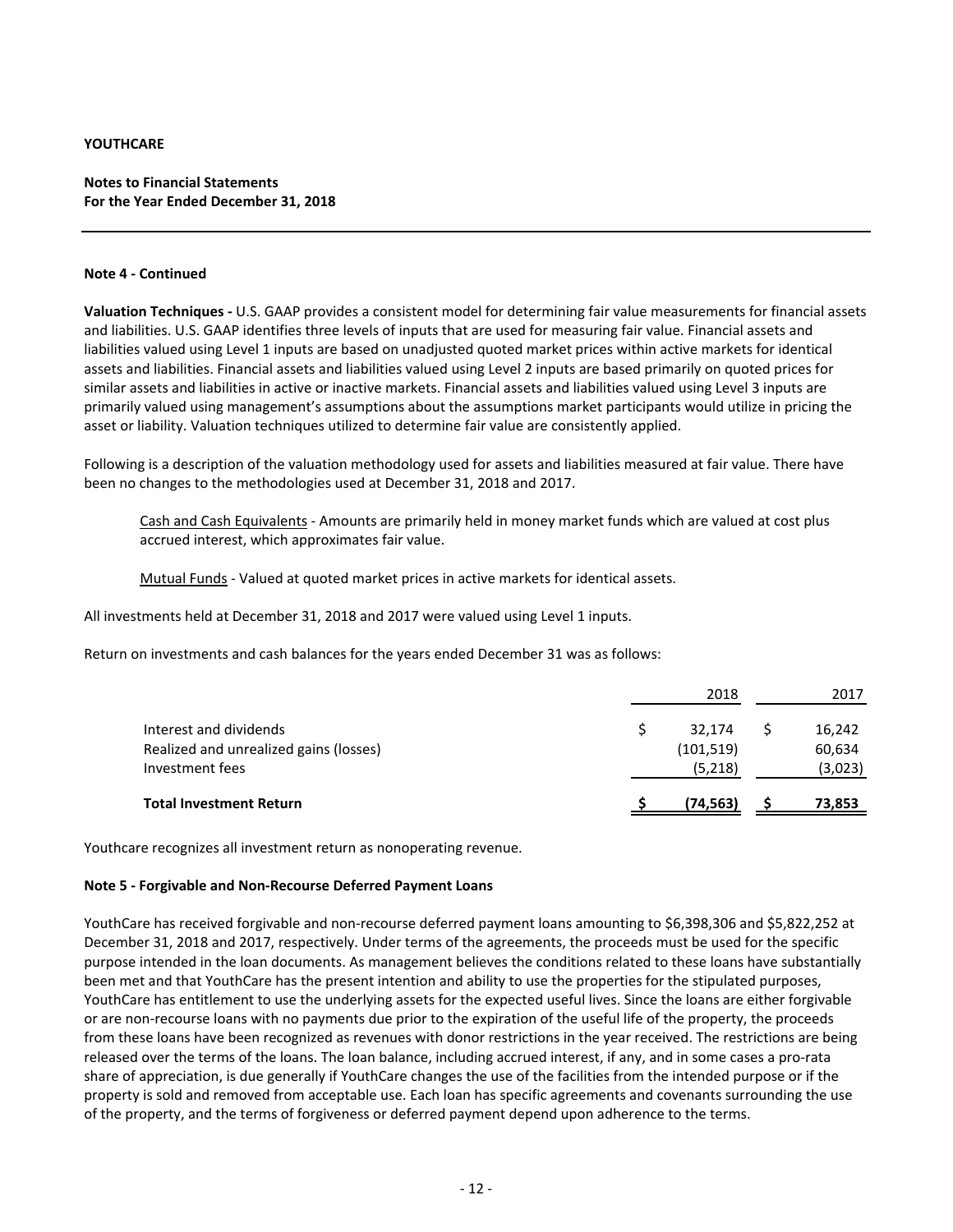# **Notes to Financial Statements For the Year Ended December 31, 2018**

# **Note 5 ‐ Continued**

Forgivable loans consist of the following at December 31:

|                                                                                                                                                                                                                                                                                                                                                                                                                                                                                                                                                                                                | 2018            | 2017            |
|------------------------------------------------------------------------------------------------------------------------------------------------------------------------------------------------------------------------------------------------------------------------------------------------------------------------------------------------------------------------------------------------------------------------------------------------------------------------------------------------------------------------------------------------------------------------------------------------|-----------------|-----------------|
| Interest-free loan payable to the State of Washington, secured by a<br>promissory note and deed of trust on real property. The loan is<br>forgivable on January 1, 2048, provided that YouthCare complies<br>with a covenant which requires YouthCare to use the property to<br>serve homeless youth.                                                                                                                                                                                                                                                                                          | \$<br>1,070,952 | \$<br>1,070,952 |
| Interest-free CDBG Federal loan payable to the City of Seattle,<br>secured by a promissory note and deed of trust on real property.<br>The loan was forgivable on December 31, 2018, provided that<br>YouthCare complied with a covenant which required YouthCare to<br>use the property to serve homeless youth.                                                                                                                                                                                                                                                                              |                 | 337,755         |
| Loan payable to the City of Seattle, including accrued interest,<br>secured by a promissory note and deed of trust on real property.<br>Simple interest of 1% accrued for the first twenty years of the loan<br>through 2016, and is being forgiven equally over a twenty-year<br>period ending in 2036. At that time, YouthCare can renew the loan<br>for an additional thirty-five years. The principal and interest will be<br>forgiven on July 31, 2071, provided that YouthCare complies with a<br>covenant that requires YouthCare to use the property to serve low-<br>income families. | 1,890,852       | 1,905,369       |
| Loan payable to City of Seattle, including an accrual of simple<br>interest at 1% per year, secured by a deed of trust in first position<br>on land, building and improvements with a cost of \$713,558. The<br>loan is payable on April 15, 2030, upon the sale of the property, or<br>upon cessation of use of the property for low-income housing. The<br>maturity date can be extended in five year intervals if the property<br>continues to be used for the specified purpose.                                                                                                           | 388,601         | 385,563         |
| Loan payable to a local foundation, including interest that was<br>adjusted annually at four points below the prime rate, secured by a<br>deed of trust in second position on the same land, building and<br>improvements described above. Compounded interest accrued for<br>the first ten years of the loan through 1999 was forgiven equally<br>over a ten-year period ending in 2009. The term of the loan is<br>perpetual but the principal is only payable upon sale of the property<br>or cessation of use of the property for providing services to young                              |                 |                 |
| people in the Seattle area.                                                                                                                                                                                                                                                                                                                                                                                                                                                                                                                                                                    | 100,000         | 100,000         |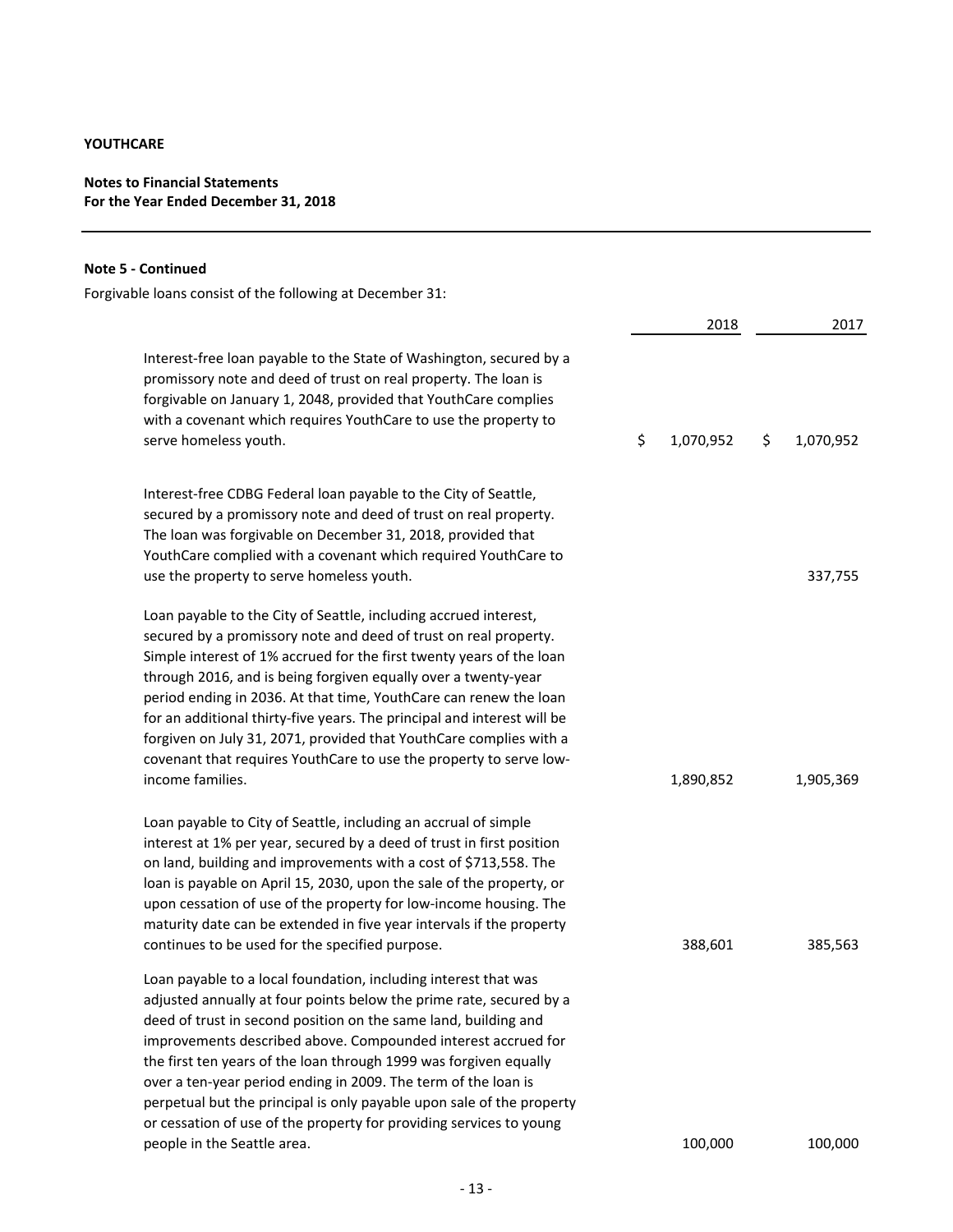# **Notes to Financial Statements For the Year Ended December 31, 2018**

## **Note 5 ‐ Continued**

|                                                                                                                                                                                                                                                                                                                                               | 2018                   | 2017            |
|-----------------------------------------------------------------------------------------------------------------------------------------------------------------------------------------------------------------------------------------------------------------------------------------------------------------------------------------------|------------------------|-----------------|
| Loan payable to the City of Seattle, secured by a promissory note<br>and a deed of trust for the Ravenna House. The loan accrues                                                                                                                                                                                                              |                        |                 |
| interest at 1% through February 2019 at which time accrued interest<br>will be forgiven over the next 20 years. The principal of the loan                                                                                                                                                                                                     |                        |                 |
| (\$318,394) is forgivable on February 23, 2039, provided YouthCare<br>complies with a covenant that requires YouthCare to use the funds                                                                                                                                                                                                       |                        |                 |
| strictly for the development of the Ravenna property and operates a<br>low-income housing program for the duration of the loan.                                                                                                                                                                                                               | 381,543                | 378,359         |
| Interest-free loan payable to the State of Washington, secured by a<br>promissory note and a deed of trust. The loan is forgivable on<br>February 23, 2039, provided YouthCare complies with a covenant<br>that requires YouthCare to use the funds for the development of the                                                                |                        |                 |
| Ravenna property and operates a low-income housing program for<br>the duration of the loan.                                                                                                                                                                                                                                                   | 250,000                | 250,000         |
| Interest-free loan payable to the State of Washington, secured by a<br>promissory note and a deed of trust. The loan is forgivable on July<br>31, 2067, provided YouthCare complies with a covenant that<br>requires YouthCare to use the funds for the renovation of the<br>Sandpoint property and operates a low-income housing program for |                        |                 |
| the duration of the loan.                                                                                                                                                                                                                                                                                                                     | 1,031,415              | 802,225         |
| Non-recourse loan payable to the City of Seattle, including interest<br>at 1%, secured by a promissory note and a deed of trust. The loan is<br>payable on July 31, 2067, upon the sale of the Sandpoint property,<br>or upon cessation of use of the property for low-income housing.                                                        |                        |                 |
| The maturity date can be extended for twenty-five years if the<br>property continues to be used for the specified purpose. Of the                                                                                                                                                                                                             |                        |                 |
| total loan amount, \$666,775 is federal CDBG funding.                                                                                                                                                                                                                                                                                         | 1,284,943              | 592,029         |
|                                                                                                                                                                                                                                                                                                                                               | 6,398,306<br><u>_S</u> | 5,822,252<br>Ş. |

Interest has not been imputed for any of the above loans that carry below‐market rates, as they are payable to governmental entities that set the interest rates and carry legal restrictions.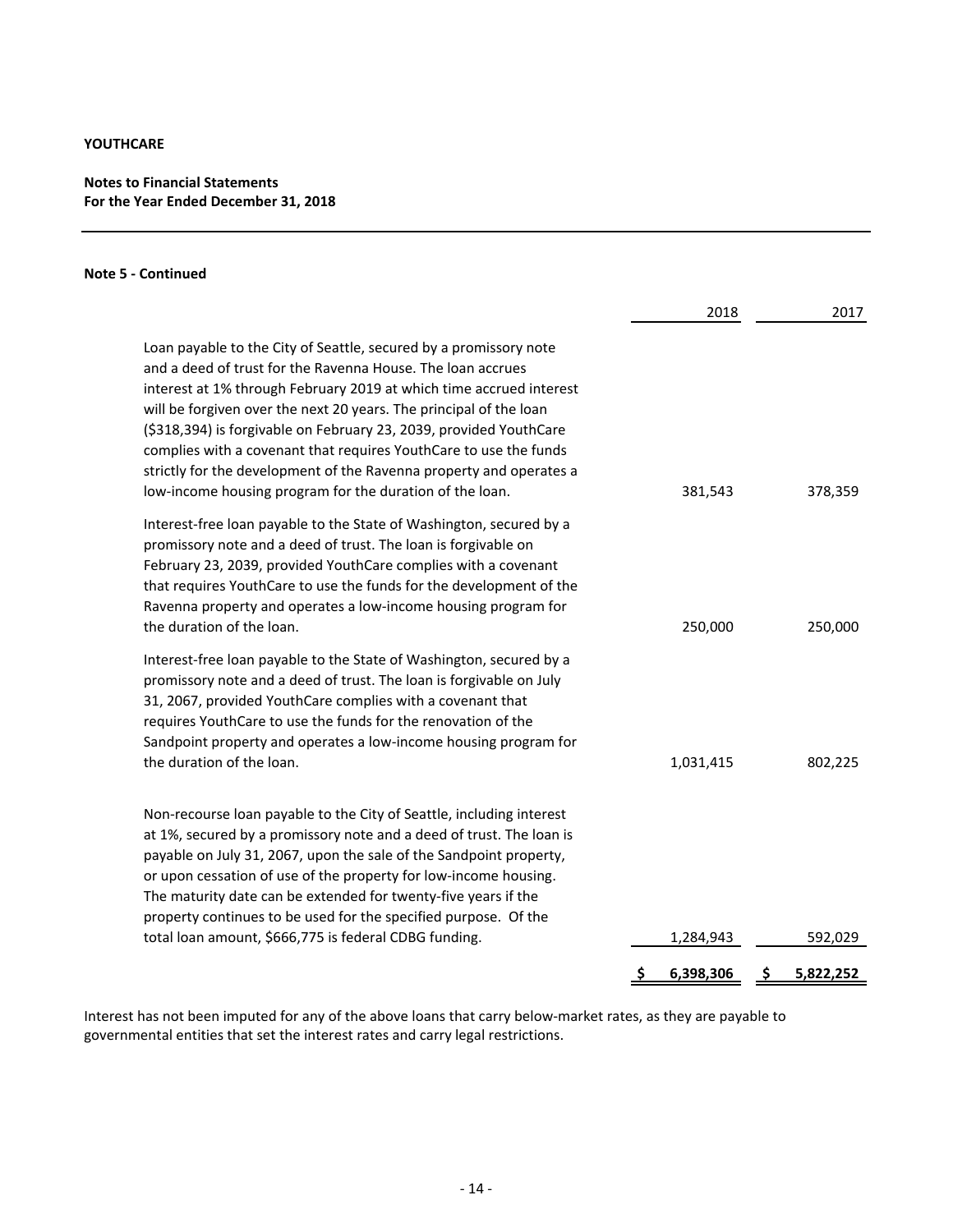#### **Notes to Financial Statements For the Year Ended December 31, 2018**

#### **Note 6 ‐ Line of Credit**

At December 31, 2018, YouthCare had a \$1,500,000 line of credit with a bank secured by YouthCare's assets. Interest is payable monthly at prime + 1% (6.50% and 4.50% at December 31, 2018 and 2017, respectively) and all outstanding principal is due on November 1, 2019. The line is secured by YouthCare's assets. There were no borrowings on the line at December 31, 2018 and 2017.

#### **Note 7 ‐ Long‐Term Debt**

Effective March 25, 2016, YouthCare entered into a purchase and sale agreement to acquire real property at a cost of \$1,500,000. \$1,000,000 of the purchase price was financed by the seller. The note requires monthly interest-only payments at 3% with a balloon payment due in March 2021. The note is secured by the property. During the years ended December 31, 2018 and 2017, YouthCare paid down \$120,000 and \$0 of the principal balance, respectively. The outstanding principal balance on the note at December 31, 2018 and 2017 was \$380,000 and \$500,000, respectively.

#### **Note 8 ‐ Retirement Plan**

YouthCare has a 401(k) plan covering all eligible employees. An employee is eligible for participation in the plan the following quarter after the employee has completed 1,000 hours of employment, three months of service, and has reached age 21. Employees can defer up to 100% of their annual salary, not to exceed IRS limits. YouthCare's contributions to the plan are discretionary and decided upon annually by the Board of Directors. YouthCare also matches employee deferrals up to certain percentages. Total expenses incurred under this plan were \$120,977 and \$112,886 for 2018 and 2017, respectively, and are included in personnel expense.

#### **Note 9 ‐ Commitments and Contingencies**

**Leases ‐** During the year ended December 31, 2017, YouthCare entered into a 55‐year ground lease agreement with the City of Seattle for the Sand Point property. The agreement calls for lease payments of \$1 per year, and requires YouthCare to use the property for a residential living complex for homeless persons. Upon signing the lease agreement, YouthCare recognized contribution revenue of \$1,040,240 for the present value of the right to use the property, with a corresponding pledge receivable that will be amortized into rent expense over the term of the agreement.

**Grants ‐** In 1990, YouthCare received two grants from the State of Washington Department of Community Development for building improvements totaling approximately \$280,000. Under the terms of these grants, YouthCare is obligated to serve low-income citizens for a period of 40 years. If, at any time in these periods, YouthCare fails in its obligations, the State may recover a pro‐rata portion of the awarded funds.

The acquisition of Ravenna House in 1999 was partially financed by a \$60,000 grant from the Low Income Housing Institute. The grant contains certain restrictions, including stipulations that the building adhere to low-income housing requirements and that the property be maintained as low-income housing for 50 years.

**Litigation ‐** YouthCare is involved from time to time in claims, proceedings and litigation arising in the ordinary course of business. YouthCare does not believe that any such pending claims, proceedings or litigation either alone or in the aggregate, will have a material effect on YouthCare's financial position or results of operations.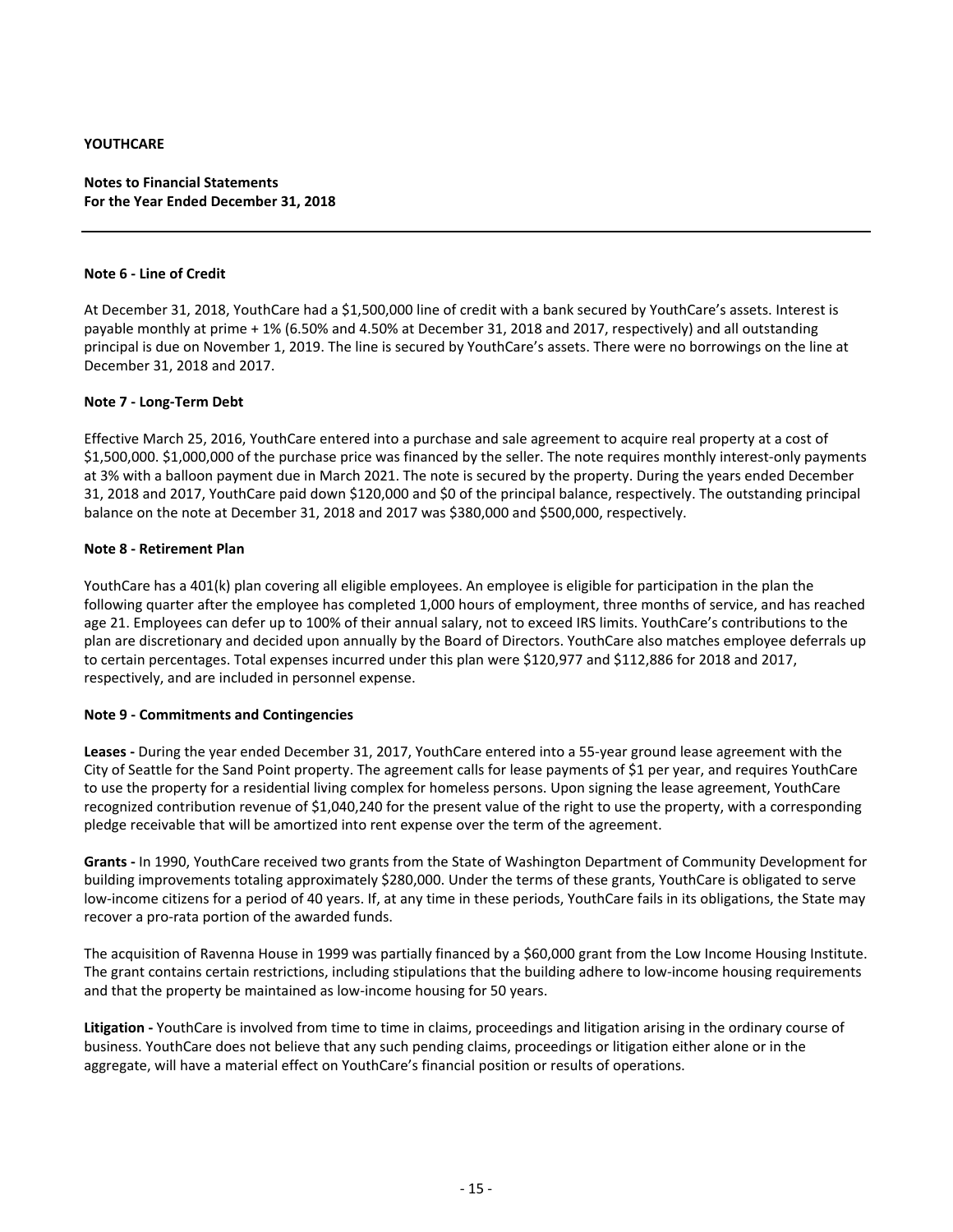## **Notes to Financial Statements For the Year Ended December 31, 2018**

#### **Note 10 ‐ Capital Leases and Operating Leases**

YouthCare leases five copiers under a capital lease agreement entered into in 2014, with an imputed interest rate of 24.36%. In 2018, YouthCare entered into two new capital lease agreements to lease additional copiers, with interest rates of 32.09% and 22.66%. Interest rates are imputed based on the lower of YouthCare's incremental borrowing rate at the inception of each lease or the lessor's implicit rate of return.

Required minimum payments for capital leases are as follows:

For the Year Ending December 31,

 $2019$  \$ 61,444 2020 32,990  $2021$   $32,990$ 2022 32,990  $2023$   $30,960$ Thereafter  $10,185$  201,559 Less amount representing interest  $(90,075)$ **\$ 111,484**

YouthCare leases additional program space under noncancelable operating leases expiring through 2020.

Required minimum payments for noncancelable operating leases are as follows:

For the Year Ending December 31,

| 2019<br>2020 | ¢ | 133,200<br>16,000 |
|--------------|---|-------------------|
|              |   | 149,200           |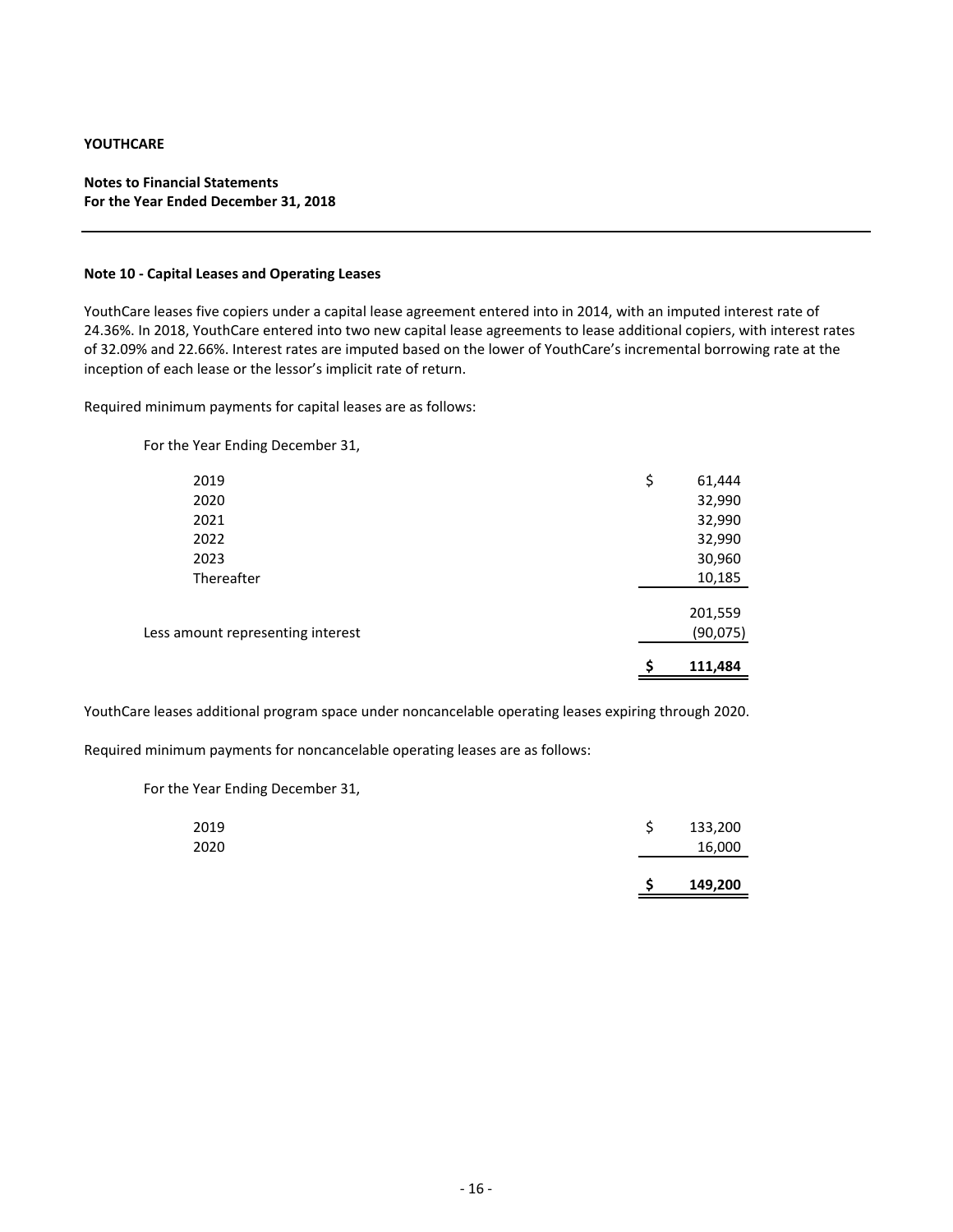## **Notes to Financial Statements For the Year Ended December 31, 2018**

#### **Note 11 ‐ Net Assets With Donor Restrictions**

Net assets with donor restrictions were available for the following purposes at December 31:

|                                               | 2018 |            |    | 2017      |  |
|-----------------------------------------------|------|------------|----|-----------|--|
| Forgivable and non-recourse deferred payments |      |            |    |           |  |
| notes payable (time restricted) (Note 5)      | \$   | 4,074,386  | \$ | 3,298,405 |  |
| Facility/land use receivable                  |      | 1,174,195  |    | 1,178,941 |  |
| Barista/YouthBuild training program           |      | 315,200    |    | 35,000    |  |
| Facilities renovation                         |      | 191,511    |    | 211,511   |  |
| Catalyst                                      |      | 102,245    |    |           |  |
| <b>Hope Center</b>                            |      | 73,557     |    |           |  |
| Prevention programs                           |      | 69,461     |    | 114,198   |  |
| Luncheon                                      |      | 30,000     |    | 98,850    |  |
| Capital purchases                             |      |            |    | 53,000    |  |
| Education and employment programs             |      | 46,406     |    | 89,743    |  |
| Food                                          |      | 36,213     |    | 23,720    |  |
| Other program activities                      |      | 262,240    |    | 215,938   |  |
| Endowment funds:                              |      |            |    |           |  |
| Corpus                                        |      | 6,500,000  |    | 500,000   |  |
| Accumulated earnings                          |      | 47,168     |    | 97,995    |  |
|                                               |      | 12,922,582 | S. | 5,917,301 |  |

For the year ended December 31, 2018, net assets of \$1,402,411 were released from donor restrictions by incurring expenses satisfying the restricted purposes. Earnings on endowment funds can be used for general purposes.

#### **Note 12 ‐ Endowments**

YouthCare's endowment consists of two donor-restricted endowment funds established for general support of operations. As required by U.S. GAAP, net assets associated with endowment funds are classified and reported based on the existence or absence of donor‐imposed restrictions.

YouthCare's Board of Directors has reviewed the Washington State Prudent Management of Institutional Funds Act (PMIFA), and, having considered its rights and obligations thereunder, has determined that it is desirable to preserve, on a long-term basis, the fair value of the original gift as of the gift date of the donor-restricted endowment funds absent explicit donor stipulations to the contrary. As a result of this determination, YouthCare classifies as net assets with donor restrictions ‐ corpus (a) the original value of gifts donated to the permanent endowment, and (b) the original value of subsequent gifts to the permanent endowment.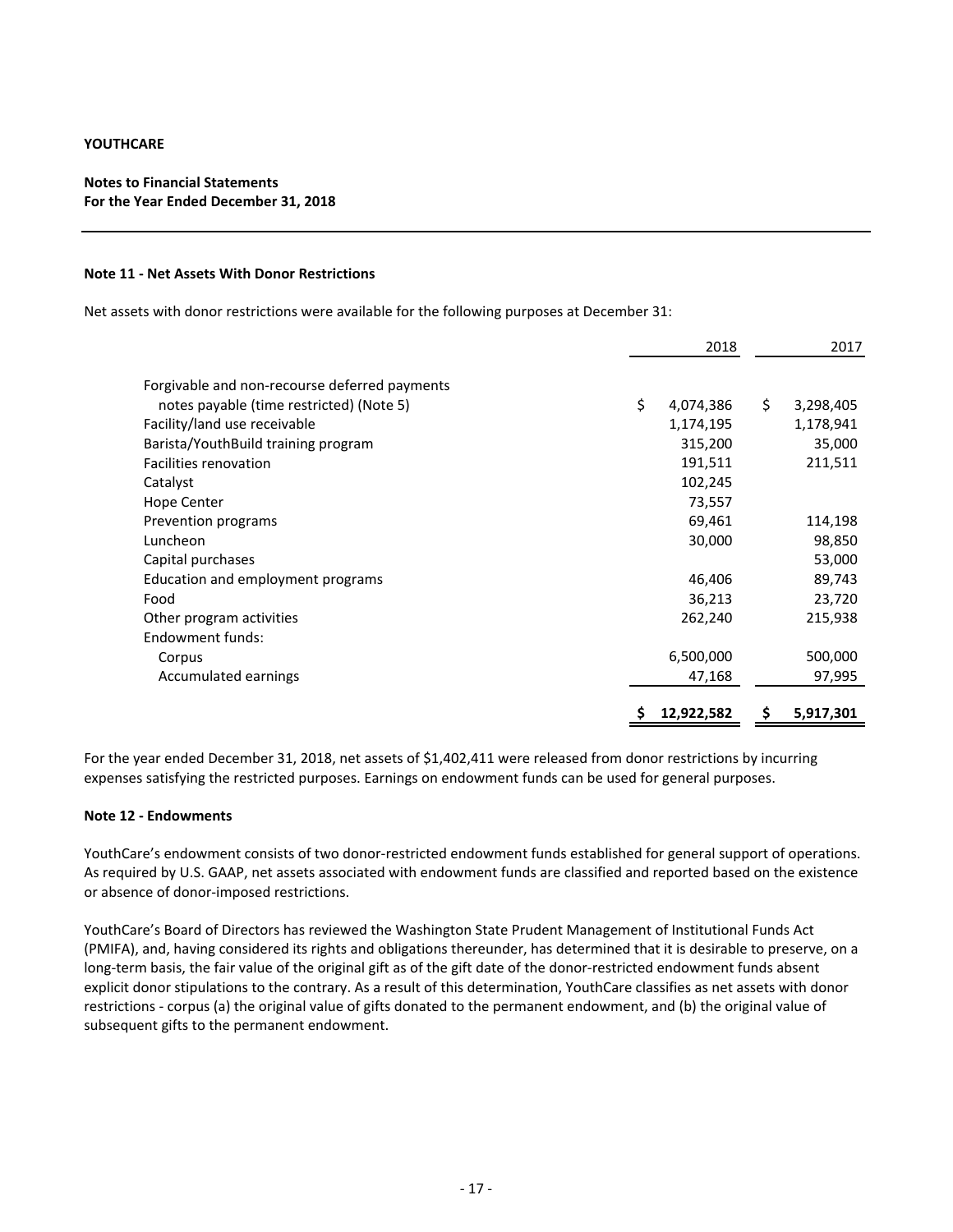## **Notes to Financial Statements For the Year Ended December 31, 2018**

## **Note 12 ‐ Continued**

The remaining portion of the donor-restricted endowment fund is classified as net assets with donor restrictions accumulated earnings until those amounts are appropriated for expenditure by YouthCare in a manner consistent with the standard of prudence prescribed by PMIFA. In accordance with PMIFA, YouthCare considers the following factors in making a determination to appropriate or accumulate donor-restricted endowment funds:

- ‐ The duration and preservation of the fund;
- ‐ The purposes of YouthCare and the donor‐restricted endowment fund;
- ‐ General economic conditions;
- ‐ The possible effect of inflation and deflation;
- ‐ The expected total return from income and the appreciation of investments;
- ‐ Other resources of YouthCare; and
- ‐ The investment policies of YouthCare.

Endowment net assets consisted of the following as of December 31:

|                                                                            | 2018                | 2017              |
|----------------------------------------------------------------------------|---------------------|-------------------|
| Endowment funds with donor restrictions:<br>Corpus<br>Accumulated earnings | 6,500,000<br>47,168 | 500,000<br>97,995 |
| <b>Endowment Net Assets</b>                                                | 6,547,168           | 597,995           |

Changes to endowment net assets for the years ended December 31, 2018 and 2017, are as follows:

|                              | Total           |
|------------------------------|-----------------|
| Endowment Net Assets,        |                 |
| January 1, 2017              | \$<br>524,342   |
| Investment return            | 73,653          |
| <b>Endowment Net Assets,</b> |                 |
| December 31, 2017            | 597,995         |
| Contribution                 | \$<br>6,000,000 |
| Investment return (loss)     | (50,827)        |
| <b>Endowment Net Assets,</b> |                 |
| December 31, 2018            | 6,547,168       |